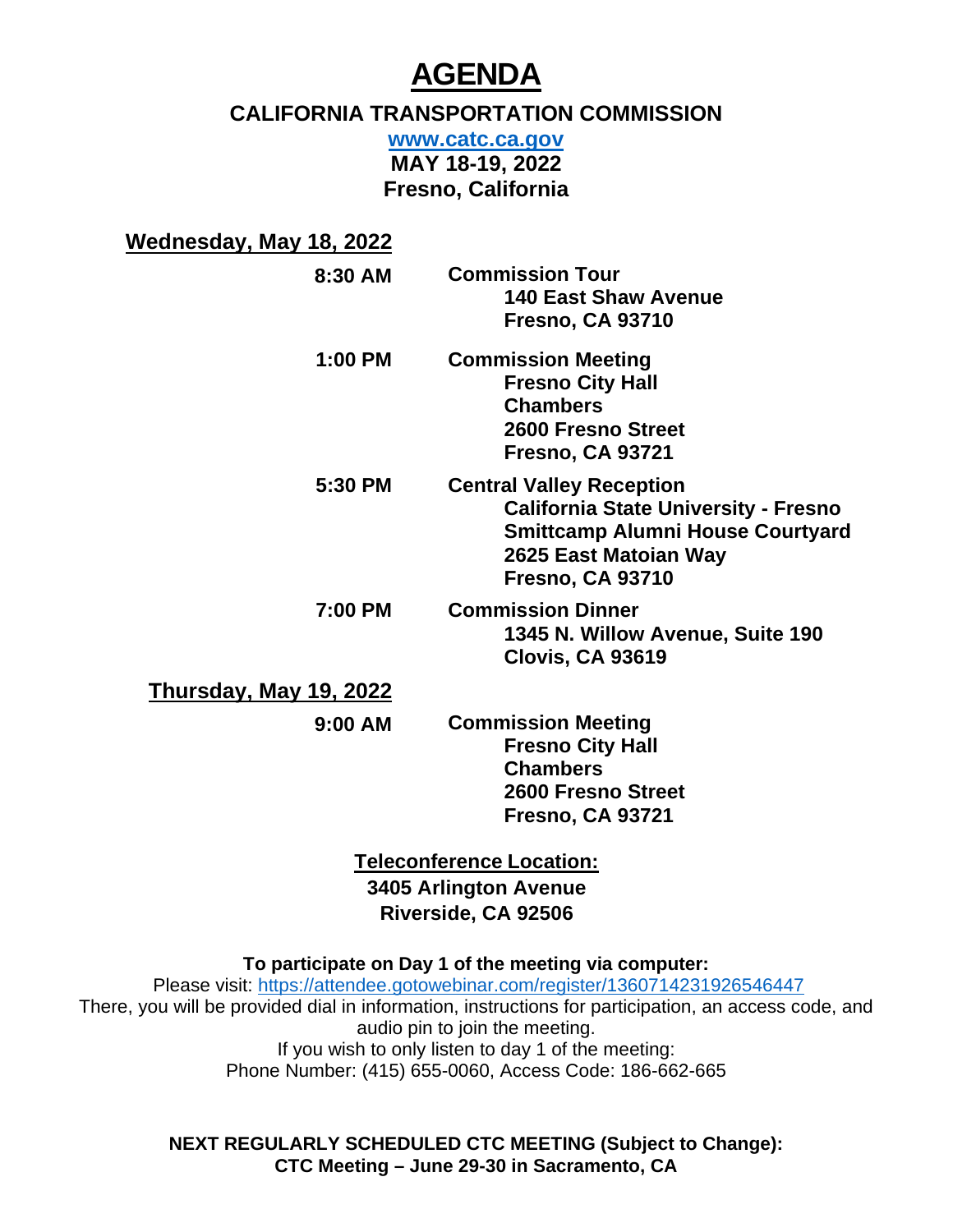#### **To participate on Day 2 of the meeting via computer:**

Please visit: <https://attendee.gotowebinar.com/register/4966443867961838608> There, you will be provided dial in information, instructions for participation, an access code, and audio pin to join the meeting. If you wish to only listen to day 2 of the meeting: Phone Number: (562) 247-8422, Access Code: 860-577-547

**NOTICE:** Times identified on the following agenda are estimates only. The Commission has the discretion to take up agenda items out of sequence and on either day of the two-day meeting, except for those agenda items bearing the notation "TIMED ITEM." TIMED ITEMS which may not be heard prior to the time scheduled but may be heard at, or any time after the time scheduled. The Commission may adjourn earlier than estimated on either day.

Unless otherwise noticed in the specified book item, a copy of this meeting notice, agenda, and related book items will be posted 10 calendar days prior to the meeting on the California Transportation Commission (Commission) Website: [www.catc.ca.gov.](http://www.catc.ca.gov/) Questions or inquiries about this meeting may be directed to the Commission staff at (916) 654-4245, 1120 N Street (MS-52), Sacramento, CA 95814. The Commission will provide assistive services including translation and interpretation in multiple languages, real-time captioning, transcription, large print, digital audio and/or video recordings, as well as Commission meeting materials in an accessible format for the visually impaired. To obtain services or copies in one of these alternate formats or languages, please contact us at (916) 654-4245 or  $ctc@catc.ca.gov$ . Arrangements should be made as soon as possible but no later than at least five working days prior to the scheduled meeting." *(Las solicitudes de acomodación especial o servicios de interpretación deben hacerse tan pronto como sea posible o por lo menos cinco días antes de la reunión programada)*

Improper comments and disorderly conduct are not permitted. In the event that the meeting conducted by the Commission is willfully interrupted or disrupted by a person or by a group so as to render the orderly conduct of the meeting infeasible, the Chair may order the removal of those individuals who are willfully disrupting the meeting.

\*"A" denotes an "Action" item; "I" denotes an "Information" item; "C" denotes a "Commission" item; "D" denotes a "Department" item; "F" denotes a "U.S. Department of Transportation" item; "R" denotes a Regional or other Agency item; and "T" denotes a California State Transportation Agency (CalSTA) item.

For a glossary of frequently used terms and acronyms please visit the Commission website at: [https://catc.ca.gov/-/media/ctc-media/documents/about\\_ctc/acronyms-11-04-21-a11y.pdf](https://catc.ca.gov/-/media/ctc-media/documents/about_ctc/acronyms-11-04-21-a11y.pdf)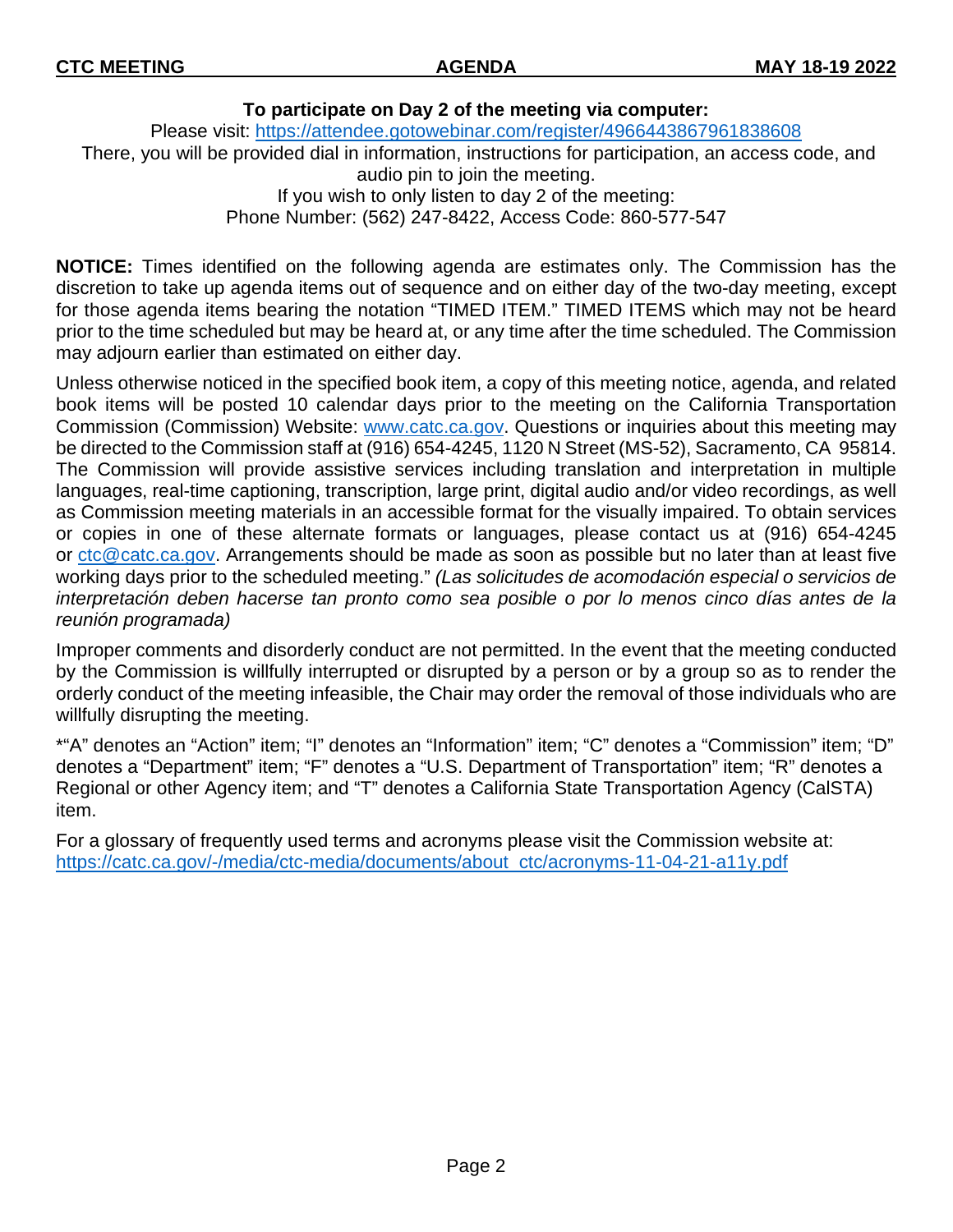#### **CTC MEETING AGENDA MAY 18-19 2022 GENERAL BUSINESS**

|                | ULIILINTL DUUIIILUU                                                                                                                                                                                       |                  |                                                            |       |                     |  |  |  |
|----------------|-----------------------------------------------------------------------------------------------------------------------------------------------------------------------------------------------------------|------------------|------------------------------------------------------------|-------|---------------------|--|--|--|
| Tab            | <b>Item Description</b>                                                                                                                                                                                   | Ref#             | <b>Presenter</b>                                           | Type* | Agency <sup>*</sup> |  |  |  |
|                | Roll Call                                                                                                                                                                                                 | 1.1              | Doug Remedios                                              |       |                     |  |  |  |
| $\overline{2}$ | Welcome to the Region                                                                                                                                                                                     | 1.12             | Jerry Dyer<br>Tony Boren<br>Mike Leonardo<br>Steve Brandau |       | R.                  |  |  |  |
| 3              | <b>Approval of Commission Meeting Minutes:</b><br>• March 16-17, 2022<br>• April 13, 2022                                                                                                                 | 1.2 <sub>1</sub> | Doug Remedios                                              | A     |                     |  |  |  |
| 4              | Approval of Minutes for April 7, 2022 Joint Meeting of<br>the California Transportation Commission, California<br>Department of Housing and Community Development,<br>and California Air Resources Board. | 1.14             | Doug Remedios                                              | A     |                     |  |  |  |
| 5              | <b>Commissioner Meetings for Compensation</b>                                                                                                                                                             | 1.5              | Doug Remedios                                              | A     |                     |  |  |  |

## **REPORTS**

| Tab | <b>Item Description</b>                         | Ref# | <b>Presenter</b>       | Type* | Agency* |
|-----|-------------------------------------------------|------|------------------------|-------|---------|
| 6   | <b>Commission Executive Director</b>            | 1.3  | <b>Mitch Weiss</b>     | A     |         |
|     | <b>Commissioner Reports</b>                     | 1.4  | Lee Ann Eager          | A     |         |
| 8   | CalSTA Undersecretary                           | 1.6  | Elissa Konove          |       |         |
| 9   | <b>Caltrans Acting Director</b>                 | 1.7  | Steven Keck            |       |         |
| 10  | FHWA California Division Administrator          | 1.11 | Vincent Mammano        |       |         |
| 11  | Regional Agencies Moderator                     | 1.8  | Dawn Vetesse           |       |         |
| 12  | <b>Rural Counties Task Force Chair</b>          | 1.9  | <b>Woodrow Deloria</b> |       |         |
| 13  | Self-Help Counties Coalition Executive Director | 1.10 | Keith Dunn             |       |         |

# **POLICY MATTERS**

| Tab | <b>Item Description</b>                                                                                                                                           | Ref# | <b>Presenter</b>                           |   | Agency* |
|-----|-------------------------------------------------------------------------------------------------------------------------------------------------------------------|------|--------------------------------------------|---|---------|
| 14  | State and Federal Legislative Matters                                                                                                                             | 4.1  | Paul Golaszewski                           | A | C       |
| 15  | <b>Budget and Allocation Capacity</b>                                                                                                                             | 4.2  | Paul Golaszewski<br>Keith Duncan           |   | D       |
| 16  | Infrastructure Investment and Jobs Act Update                                                                                                                     | 4.3  | Paul Golaszewski                           |   | C       |
| 17  | Adoption of the SHOPP Guidelines<br>Resolution G-22-37                                                                                                            | 4.5  | Jon Pray                                   | A | C       |
| 18  | California Transportation Plan 2050 Implementation<br>Progress Report                                                                                             | 4.6  | <b>Brigitte Driller</b><br>Marlon Flournoy |   | D       |
| 19  | 2021 Active Transportation Program Benefits Report                                                                                                                | 4.21 | Elika Changizi                             |   | C       |
| 20  | Proposed 2022 Aeronautics Acquisition & Development<br>Program<br>Resolution G-22-38                                                                              | 4.7  | Elika Changizi<br>Tarek Tabshouri          | A | D       |
| 21  | Advance 2022 Trade Corridor Enhancement Program<br>Adoption for two projects seeking Federal Infrastructure<br>for Rebuilding America Funds<br>Resolution G-22-44 | 4.14 | <b>Hannah Walter</b>                       | A | C       |
| 22  | Approve Amended 2018 Master License Agreement<br>(MLA) and Updated Annual Base License Fee Matrix for<br>the Department's Wireless Program.                       | 4.8  | Gurtej Bhattal<br>Kimberly Ellis Erickson  | A | D       |
| 23  | Transit and Intercity Rail Capital Program - Semi-<br><b>Annual Report</b>                                                                                        | 3.13 | <b>Monica Torres</b><br>Kyle Gradinger     |   | D       |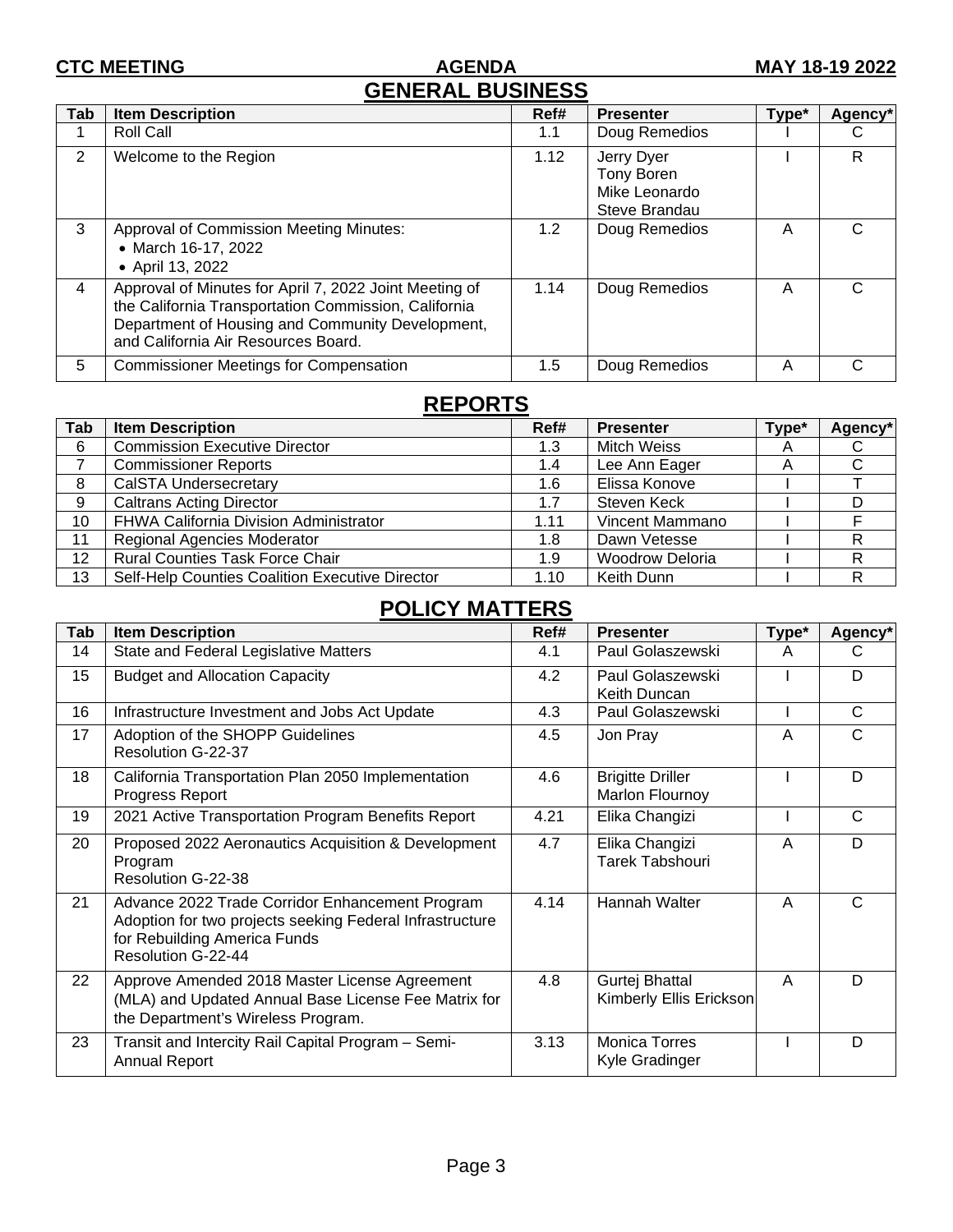#### **CTC MEETING AGENDA MAY 18-19 2022 INFORMATION CALENDAR**

| Tab | <b>Item Description</b>                                 | Ref#    | <b>Presenter</b> | Type* | Agency <sup>*</sup> |
|-----|---------------------------------------------------------|---------|------------------|-------|---------------------|
| 24  | <b>STIP Amendment for Notice</b>                        | 2.1b(1) |                  |       | D                   |
|     | Request to add two new COVID projects in Ventura        |         |                  |       |                     |
|     | County.                                                 |         |                  |       |                     |
|     | STIP Amendment 22S-01                                   |         |                  |       |                     |
| 25  | <b>Informational Reports on Allocations Under</b>       | 2.5f.   |                  |       |                     |
|     | <b>Delegated Authority</b>                              |         |                  |       |                     |
|     | -- Emergency G-11 Allocations (2.5f.(1)): \$141,291,500 |         |                  |       |                     |
|     | for 29 projects.                                        |         |                  |       |                     |
|     | -- SHOPP Safety Sub-Allocations                         |         |                  |       |                     |
|     | $(2.5f(3))$ : \$23,889,000 for six projects.            |         |                  |       |                     |
|     | -- Minor G-05-16 Allocations                            |         |                  |       |                     |
|     | $(2.5f(4))$ : \$20,547,000 for 22 projects.             |         |                  |       |                     |

#### **Monthly Reports on the Status of Contract Award for:**

| Tab | <b>Item Description</b>                                               | Ref#     | <b>Presenter</b> | Tvpe* | Agency* |
|-----|-----------------------------------------------------------------------|----------|------------------|-------|---------|
| 26  | State Highway Projects, per Resolution G-06-08                        | 3.2a.    |                  |       |         |
| 27  | Local Assistance STIP Projects, per Resolution G-13-07                | $3.2b$ . |                  |       |         |
| 28  | Local Assistance ATP Projects, per Resolution G-15-04                 | 3.2c.    |                  |       |         |
| 29  | Pre-Construction SHOPP Support Allocations, per<br>Resolution G-06-08 | 3.3      |                  |       |         |

## **Quarterly Reports – FY 2021-22 – Third Quarter**

| Tab | <b>Item Description</b>                                                      | Ref#                         | <b>Presenter</b> | Type* | Agency* |
|-----|------------------------------------------------------------------------------|------------------------------|------------------|-------|---------|
| 30  | Aeronautics – Acquisition and Development and Airport<br>Improvement Program | $\Omega$ $\overline{\Omega}$ |                  |       |         |

### **Other Reports**

| Tab | <b>Item Description</b>                                                                                                                                                  | Ref# | <b>Presenter</b> | Type* | Agency* |
|-----|--------------------------------------------------------------------------------------------------------------------------------------------------------------------------|------|------------------|-------|---------|
| 31  | Update on the Minor B project list under the 2021-22<br>SHOPP Minor Construction Program.                                                                                | 3.1  |                  |       |         |
| 32  | Update on the American River Bridge Deck<br>Replacement Construction Manager/General Contractor<br>SHOPP project in Sacramento County                                    | 4.9  |                  |       | D       |
| 33  | Transit and Intercity Rail Capital Program (TIRCP) -<br>Program Update<br>(Related Items under Ref. 2.6g. (1), 2.6g. (2), 2.6g. (3),<br>$2.6g(4), 2.6g(5)$ and $2.6g(6)$ | 4.30 |                  |       |         |

# **BEGIN CONSENT CALENDAR**

| <b>Tab</b> | <b>Item Description</b>                                  | Ref#    | <b>Presenter</b> | Type* | Agency* |
|------------|----------------------------------------------------------|---------|------------------|-------|---------|
| 34         | STIP Amendment for Action:                               | 2.1a(2) |                  | A     | D       |
|            | Request to change the Regional Transportation            |         |                  |       |         |
|            | Planning Agency/Commission and COVID funds for the       |         |                  |       |         |
|            | STIP Class I Bike Path: East San Bernardino - West       |         |                  |       |         |
|            | San Bernardino project, in El Dorado County.             |         |                  |       |         |
|            | (PPNO 1478)                                              |         |                  |       |         |
|            | STIP Amendment 20S-30                                    |         |                  |       |         |
| 35         | Approval of Project for Future Consideration of Funding: | 2.2c(3) |                  | A     | C       |
|            | 03 - Placer County                                       |         |                  |       |         |
|            | Kings Beach Western Approach Project                     |         |                  |       |         |
|            | Construct a roundabout. (MND) (PPNO 5403) (ATP)          |         |                  |       |         |
|            | Resolution E-22-32                                       |         |                  |       |         |
|            | (Related Item under Ref. 2.5w.(4))                       |         |                  |       |         |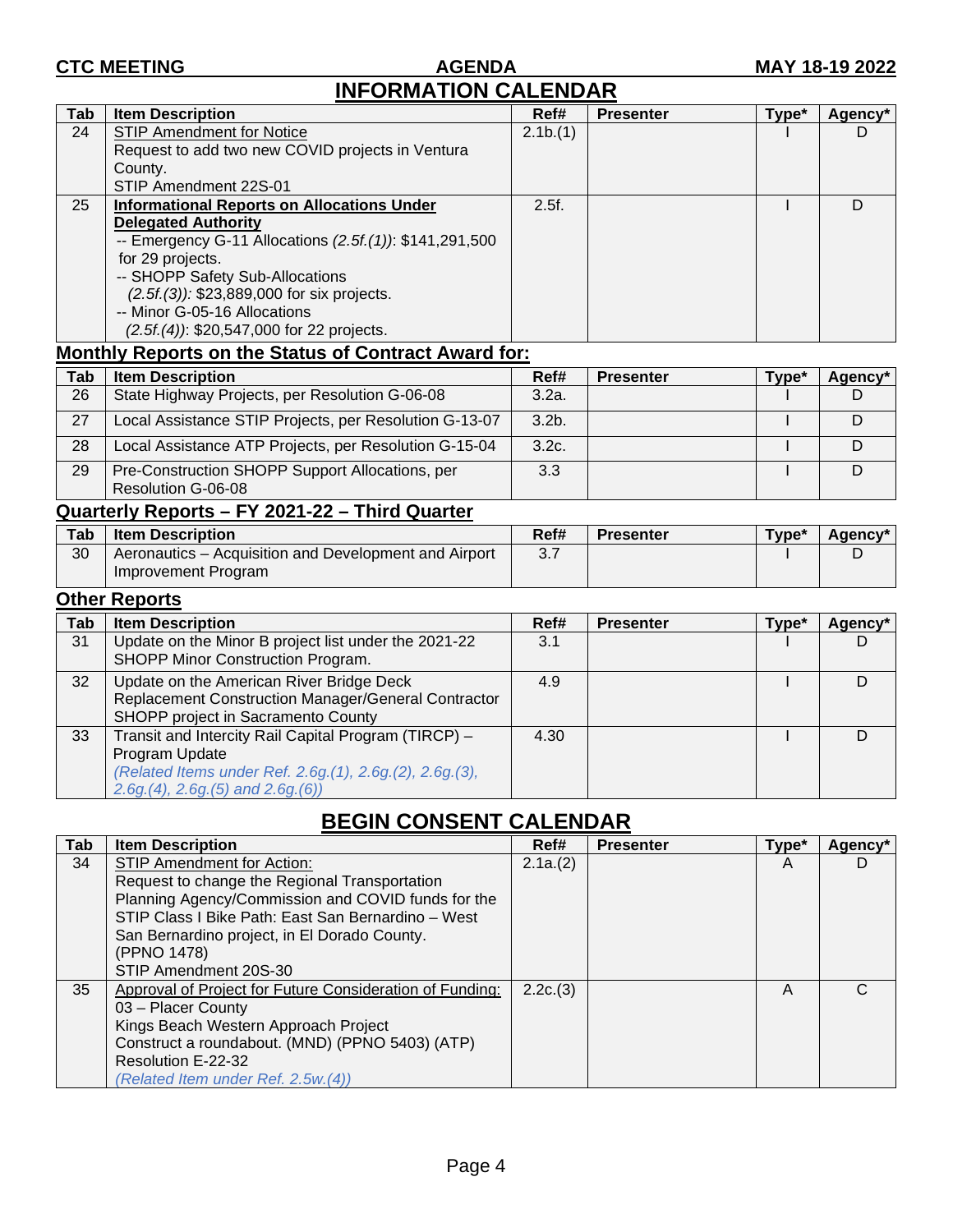|    | <b>CTC MEETING</b><br><b>AGENDA</b>                                                                                                                                                                                                                                                                                                                                                                                                                                                                                                                                                                                                                                                                                                                                                                                                                                                                                                                                                                                                                                                                                                                                                                                                                                                                                                                                                                                                       |          |   | MAY 18-19 2022 |
|----|-------------------------------------------------------------------------------------------------------------------------------------------------------------------------------------------------------------------------------------------------------------------------------------------------------------------------------------------------------------------------------------------------------------------------------------------------------------------------------------------------------------------------------------------------------------------------------------------------------------------------------------------------------------------------------------------------------------------------------------------------------------------------------------------------------------------------------------------------------------------------------------------------------------------------------------------------------------------------------------------------------------------------------------------------------------------------------------------------------------------------------------------------------------------------------------------------------------------------------------------------------------------------------------------------------------------------------------------------------------------------------------------------------------------------------------------|----------|---|----------------|
| 36 | Approval of Projects for Future Consideration of Funding:<br>03-Pla-80, PM 68.3/69.7<br>03-Nev-80, PM 0.0/R2.7<br>Soda Springs Pavement Rehabilitation Project<br>Repair distressed pavement, construct a truck climbing<br>lane, and widen and replace undercrossing structures<br>on Interstate 80 in Placer and Nevada counties.<br>(MND) (PPNO 5111) (SHOPP)<br>Resolution E-22-26<br>(Related Item under Ref. 2.5b.(2))<br>06-Ker-33, PM 21.8/39.9<br>Kern 33 Culvert Rehab<br>Repair, replace, and/or rehabilitate culverts on State<br>Route 33 in Kern County.<br>(MND) (PPNO 6894) (SHOPP)<br>Resolution E-22-27<br>(Related Item under Ref. 2.5b.(2))<br>06-Fre-180, PM 47.4/47.8<br>Dickenson Avenue Roundabout<br>Construct a single-lane roundabout at the intersection of<br>State Route 180 and Dickenson Avenue in Fresno<br>County. (ND) (PPNO 7009) (SHOPP)<br>Resolution E-22-28<br>(Related Item under Ref. 2.5b.(2))<br>10-Ama-88, PM 5.5/14.3<br>State Route 88 Roadway Improvements<br>Construct roadway, culvert, and guardrail improvements<br>along State Route 88 in Amador County.<br>(MND) (PPNO 0167) (SHOPP)<br>Resolution E-22-29<br>12-Ora-01, PM 21.5/31.1, 32.7<br>State Route 1 Class II Bike Lane Facility Improvements<br>Add a comprehensive Class II bicycle lane on State<br>Route 1 in Orange County.<br>(MND) (PPNO 2385A) (SHOPP)<br>Resolution E-22-30<br>(Related Item under Ref. 2.5b.(2)) | 2.2c(1)  | A | D              |
| 37 | Approval of Project for Future Consideration of Funding:<br>03 - Yolo County<br>Sycamore Trail Phase II and III Extension Project<br>Construct two trail phases, including an overcrossing<br>and trail extensions.<br>(MND) (PPNO 2215 and 7889) (ATP) (CMAQ)<br>Resolution E-22-33                                                                                                                                                                                                                                                                                                                                                                                                                                                                                                                                                                                                                                                                                                                                                                                                                                                                                                                                                                                                                                                                                                                                                      | 2.2c.(4) | A | $\mathsf{C}$   |
| 38 | Approval of Project for Future Consideration of Funding:<br>04 - San Mateo County<br>United States Highway 101 / State Route 84 Project<br>Widen the interchange and other improvements<br>(ND) (PPNO 0692K) (STIP)<br>Resolution E-22-34                                                                                                                                                                                                                                                                                                                                                                                                                                                                                                                                                                                                                                                                                                                                                                                                                                                                                                                                                                                                                                                                                                                                                                                                 | 2.2c(5)  | A | C              |
| 39 | Approval of Project for Future Consideration of Funding:<br>04- Contra Costa County<br>Iron Horse Trail Bicycle and Pedestrian Overcrossing<br>Project<br>Construct a bicycle and pedestrian overcrossing.<br>(MND) (PPNO 0242M) (STIP)<br>Resolution E-22-35                                                                                                                                                                                                                                                                                                                                                                                                                                                                                                                                                                                                                                                                                                                                                                                                                                                                                                                                                                                                                                                                                                                                                                             | 2.2c(2)  | A | $\mathsf{C}$   |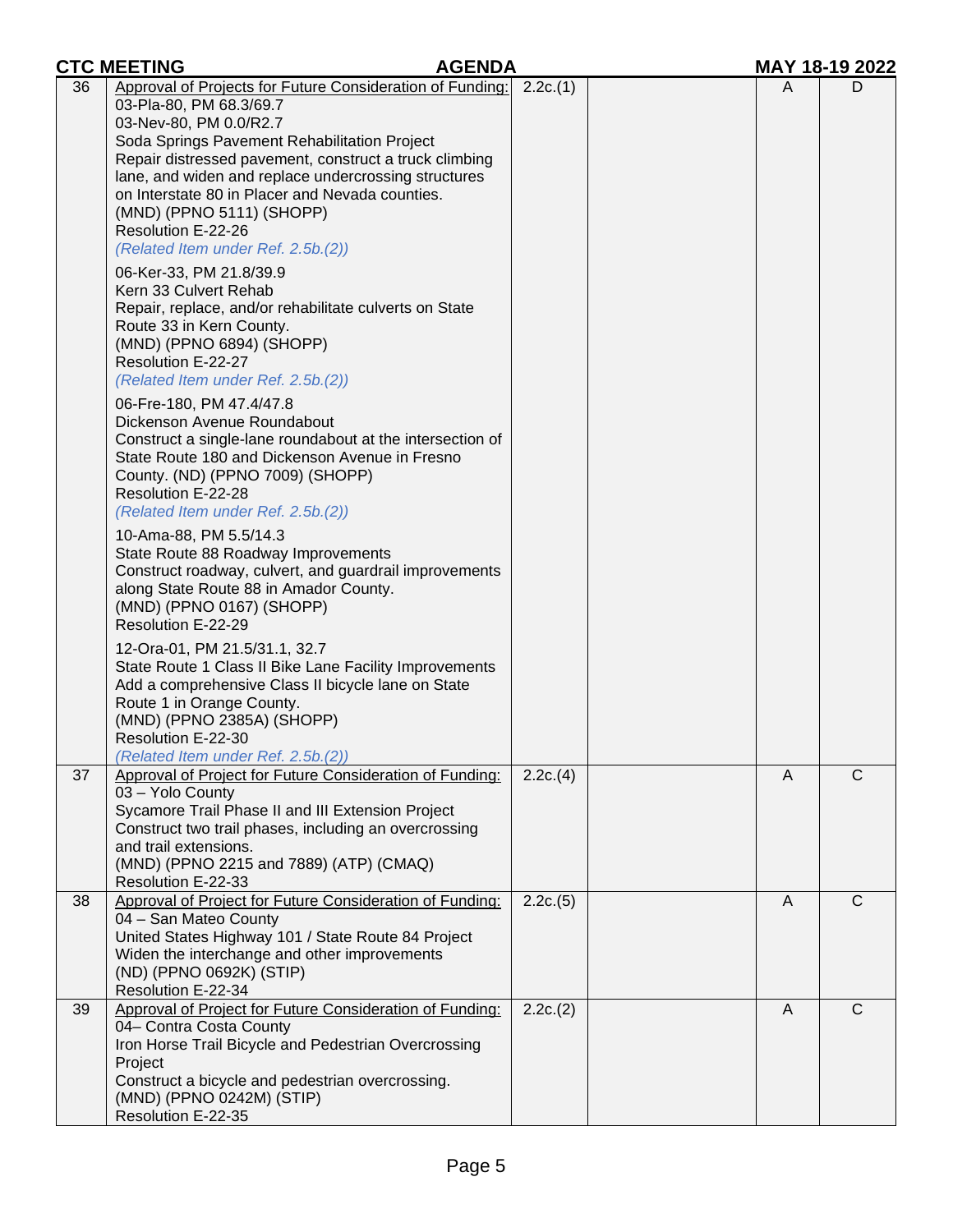|              | <b>CTC MEETING</b><br><b>AGENDA</b>                                                                                                                                                                                                                                                                                                                                                                                                                                                                                                                                                                                                                                 |          | MAY 18-19 2022 |   |
|--------------|---------------------------------------------------------------------------------------------------------------------------------------------------------------------------------------------------------------------------------------------------------------------------------------------------------------------------------------------------------------------------------------------------------------------------------------------------------------------------------------------------------------------------------------------------------------------------------------------------------------------------------------------------------------------|----------|----------------|---|
| 40           | Three Relinquishment Resolutions:<br>04-Ala-880-PM 24.7/25.5<br>Right of way along Interstate 880 on Coral Road, Jones<br>Avenue, Hegenberger Road, and Edgewater Drive, in<br>the city of Oakland.<br><b>Resolution R-4085</b><br>06-Ker-46-PM 57.6<br>Right of way along State Route 46, west of State<br>Route 99, in the county of Kern.<br><b>Resolution R-4086</b><br>10-SJ-99-PM 7.4/11.9                                                                                                                                                                                                                                                                    | 2.3c.    | A              | D |
|              | Right of way along State Route 99 on Lathrop Road, in<br>the county of San Joaquin.<br><b>Resolution R-4087</b>                                                                                                                                                                                                                                                                                                                                                                                                                                                                                                                                                     |          |                |   |
| 41<br>8 Ayes | 18 Resolutions of Necessity<br>Resolutions C-22159 through C-22163,<br>C-22165 through C-22167, C-22169 through C-22178.                                                                                                                                                                                                                                                                                                                                                                                                                                                                                                                                            | $2.4b$ . | A              | D |
| 42           | <b>Director's Deeds</b><br>Items 1 through 17<br>Excess Lands - Return to State \$994,442                                                                                                                                                                                                                                                                                                                                                                                                                                                                                                                                                                           | 2.4d.    | A              | D |
| 43           | State Transportation Improvement Program -<br><b>Allocation Amendment:</b><br>Request to revise the funding split between State<br>Highway Account (SHA) and Federal Transportation<br>Fund to 100% SHA 301-0042 for the locally-<br>administered STIP I-280 Soundwalls - SR 87 to Los<br>Gatos Creek project, on the State Highway System, in<br>Santa Clara County. There is no change to the overall<br>total allocation amount. (PPNO 0503J)<br>Resolution FP-21-73,<br>Amending Resolution FP-21-71                                                                                                                                                            | 2.5c(4)  | A              | D |
| 44           | Multi-Funded SB 1 Trade Corridor Enhancement<br>Program (TCEP)/State Transportation Improvement<br>Program (STIP) - Allocation Amendment:<br>Request to amend the locally-administered multi-funded<br>TCEP/STIP Route 605/91 Interchange Improvement:<br>Gateway Cities Freight Crossroads Project, on the State<br>Highway System in Los Angeles County to revise the<br><b>TCEP Right-of-Way funding from Federal Transportation</b><br>Fund to 100% TCEP. There is no change to the overall<br>total allocation amount. (PPNO 5388)<br>Resolution TCEP-A-2122-16,<br>Amending Resolution TCEP-A-2021-12<br>Resolution FP-21-84,<br>Amending Resolution FP-20-66 | 2.5s.(9) | $\overline{A}$ | D |
| 45           | Active Transportation Program - Allocation Amendment:<br>Request to revise the Budget Year Authority for two ATP<br>projects, in Los Angeles County, approved June 2016<br>under Resolution FATP-1516-13. There is no change to<br>the original allocation amount.<br>Resolution FATP-2122-27,<br>Amending Resolution FATP-1516-13                                                                                                                                                                                                                                                                                                                                  | 2.5w(5)  | A              | D |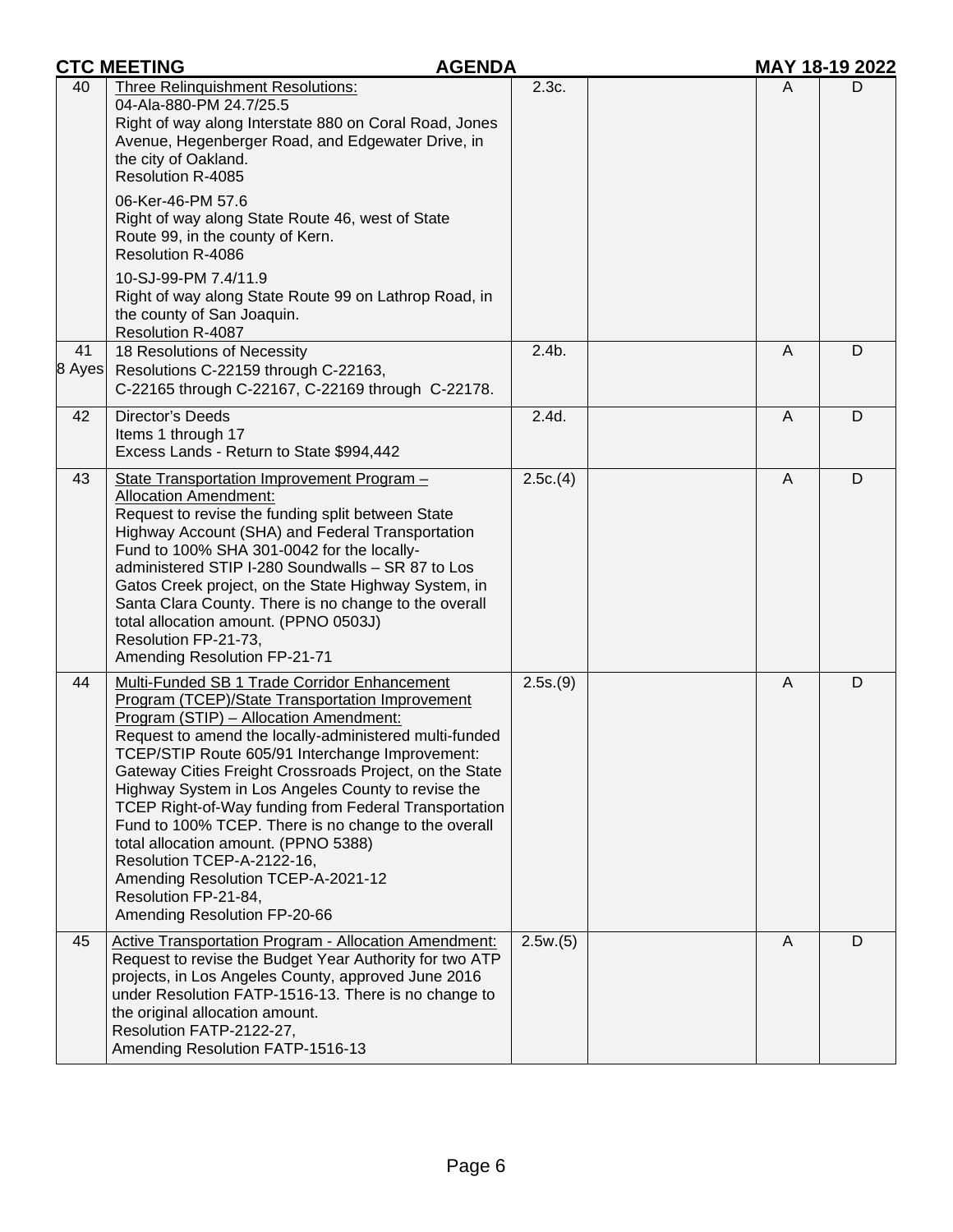|    | <b>CTC MEETING</b><br><b>AGENDA</b>                                                                                                                                                                                                                                                                                                                                                                                                                                                          |         |                | MAY 18-19 2022 |
|----|----------------------------------------------------------------------------------------------------------------------------------------------------------------------------------------------------------------------------------------------------------------------------------------------------------------------------------------------------------------------------------------------------------------------------------------------------------------------------------------------|---------|----------------|----------------|
| 46 | Transit and Intercity Rail Capital Program (TIRCP) -<br><b>Allocation Amendment:</b><br>Request to amend the TIRCP (2018: 2) #Electrify<br>Anaheim: Changing the Transit Paradigm in Southern<br>California project, in Orange County, to update the<br>project title with the component name and to deallocate<br>\$191,000 to reflect project cost savings. (PPNO CP027)<br>Resolution TIRCP-2122-28,<br>Amending Resolution TIRCP-1819-01<br>(Related Items under Ref. 2.6g.(5) and 4.30) | 2.6g(6) | A              | D              |
| 47 | Multi-Funded SB 1 TCEP/STIP Allocation Amendment:<br>Request to the amend the locally-administered multi-<br>funded TCEP/STIP Rosecrans/Marquardt Grade<br>Separation Rail project, in Los Angeles County to add<br>the time extension note for construction completion in<br>the vote box. (PPNO 2002A)<br>Resolution TCEP-A-2122-14,<br>Amending Resolution TCEP-A-2122-05<br>Resolution FP-21-74,<br>Amending Resolution FP-21-34                                                         | 2.6s(3) | $\overline{A}$ | D              |
| 48 | Technical Changes to the 2022 State Transportation<br><b>Improvement Program</b><br>Resolution G-22-39,<br>Amending Resolution G-22-34                                                                                                                                                                                                                                                                                                                                                       | 4.10    | $\overline{A}$ | $\mathcal{C}$  |
| 49 | Amendment to the 2020 Solutions for Congested<br><b>Corridors Program</b><br>Resolution G-22-40,<br>Amending Resolution G-21-68<br>(Related Item under Ref. 2.6s.(1))                                                                                                                                                                                                                                                                                                                        | 4.11    | $\overline{A}$ | $\overline{C}$ |
| 50 | Approval of two State Highway Operation and<br>Protection Program (SHOPP) Baseline Agreements<br>Resolution SHOPP-P-2122-06B<br>(Related Item under Ref. 2.5b.(2))                                                                                                                                                                                                                                                                                                                           | 4.12    | A              | $\mathsf{C}$   |

# **END OF CONSENT CALENDAR**

# **ENVIRONMENTAL MATTERS**

| Tab | <b>Item Description</b>                                   | Ref#     | <b>Presenter</b> | Type* | Agency* |
|-----|-----------------------------------------------------------|----------|------------------|-------|---------|
| 51  | Approval of Projects for Future Consideration of Funding: | 2.2c(8)  | Jose Oseguera    | A     |         |
|     | 04-Ala-880, PM 30.47/31.61                                |          | Ramon Hopkins    |       |         |
|     | 04-Ala-260, PM R0.78/R1.90                                |          |                  |       |         |
|     | Oakland Alameda Access Project                            |          |                  |       |         |
|     | Improve connectivity and accessibility between            |          |                  |       |         |
|     | Alameda and Interstate 880 by way of State Route 260      |          |                  |       |         |
|     | in Alameda County. (FEIR) (PPNO 0044D) (STIP)             |          |                  |       |         |
|     | Resolution E-22-36                                        |          |                  |       |         |
| 52  | Approval of Projects for Future Consideration of Funding: | 2.2c.(9) | Jose Oseguera    | A     | D       |
|     | 04-SMo-82, PM 12.3/15.9                                   |          | Ramon Hopkins    |       |         |
|     | El Camino Real Roadway Renewal Project                    |          |                  |       |         |
|     | Preserve the life of the roadway, improve drainage,       |          |                  |       |         |
|     | enhance pedestrian access, and enhance user visibility    |          |                  |       |         |
|     | and safety on State Route 82 in San Mateo County.         |          |                  |       |         |
|     | (FEIR) (PPNO 0730D) (SHOPP)                               |          |                  |       |         |
|     | Resolution E-22-31                                        |          |                  |       |         |
|     | (Related Item under Ref. 2.5b.(2))                        |          |                  |       |         |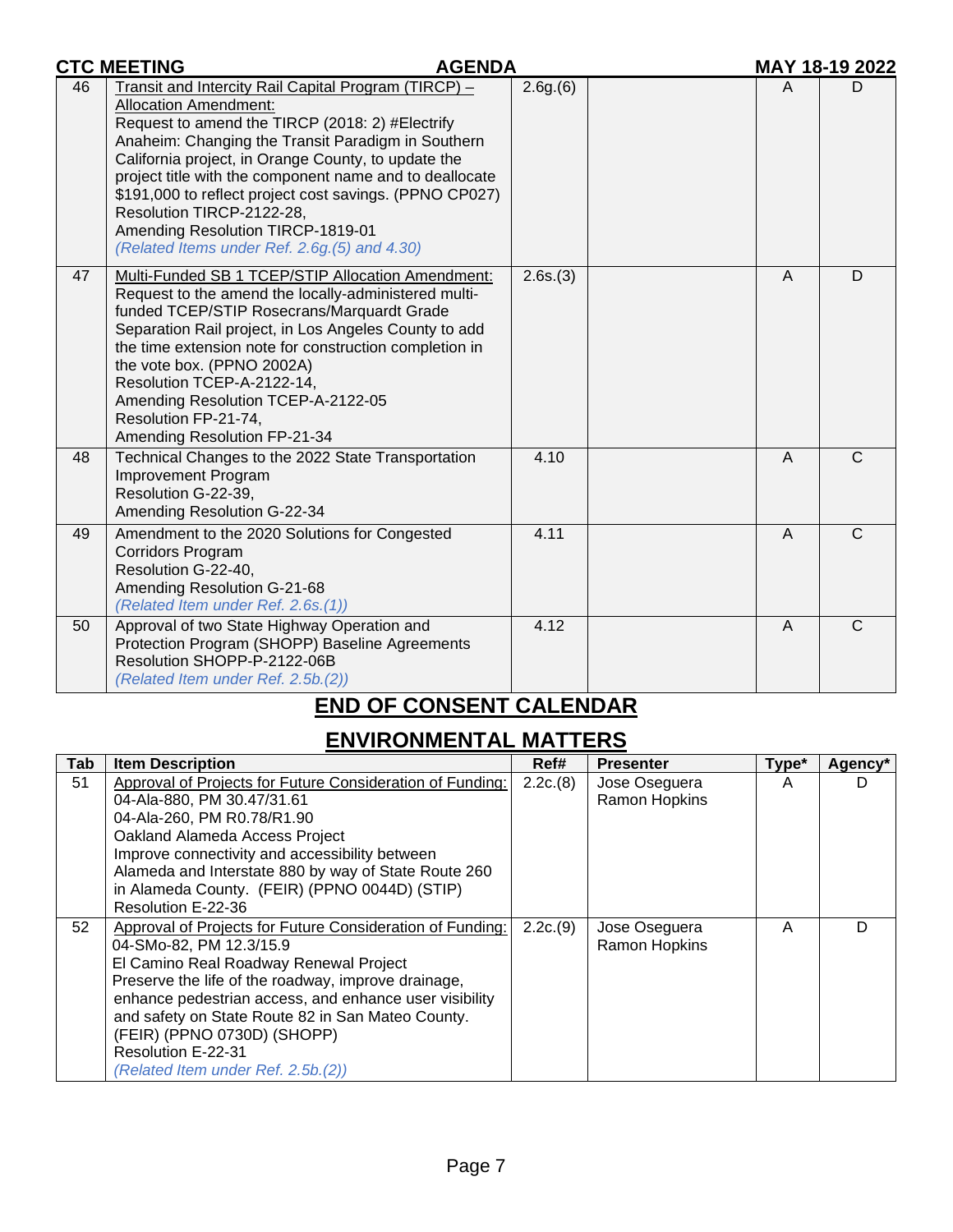|    | <b>CTC MEETING</b><br><b>AGENDA</b>                      |         |               |   | MAY 18-19 2022 |
|----|----------------------------------------------------------|---------|---------------|---|----------------|
| 53 | Approval of Project for Future Consideration of Funding: | 2.2c(6) | Jose Oseguera | Α |                |
|    | 05 - Santa Barbara County                                |         |               |   |                |
|    | Goleta Train Depot Project                               |         |               |   |                |
|    | Construct a new train depot.                             |         |               |   |                |
|    | (FEIR) (PPNO CP047) (TIRCP)                              |         |               |   |                |
|    | Resolution E-22-37                                       |         |               |   |                |
|    | (Related Item under Ref. 2.6g.(1))                       |         |               |   |                |
| 54 | Approval of Project for Future Consideration of Funding: | 2.2c(7) | Jose Oseguera | A |                |
|    | 03 - Sacramento County                                   |         |               |   |                |
|    | <b>Elk Grove Station Project</b>                         |         |               |   |                |
|    | Construct a loading station platform and other           |         |               |   |                |
|    | improvements. (FEIR) (PPNO CP035) (TIRCP)                |         |               |   |                |
|    | Resolution E-22-38                                       |         |               |   |                |
|    | (Related Item under Ref. 2.6g.(1))                       |         |               |   |                |

# **RIGHT OF WAY MATTERS**

| Tab | <b>Item Description</b>                       | Ref#  | <b>Presenter</b>         | Type* | Agency* |
|-----|-----------------------------------------------|-------|--------------------------|-------|---------|
| 55  | Airspace Lease                                | 2.4c. | Gurtei Bhattal           |       |         |
|     | N Avenue Apartments, L.P. Request to Directly |       | Kimberly Ellis Ericksonl |       |         |
|     | Negotiate.                                    |       |                          |       |         |

# **POLICY MATTERS**

| Tab | <b>Item Description</b>                                                                | Ref# | <b>Presenter</b>                                          | Type* | <b>Agency</b> |
|-----|----------------------------------------------------------------------------------------|------|-----------------------------------------------------------|-------|---------------|
| 56  | Update on Equity Advisory Roundtable and Statewide<br><b>Equity Listening Sessions</b> | 1.13 | C. Sequoia Erasmus<br>Tamika Butler<br>Jeanie Ward-Waller |       | C/D/R         |
| 57  | Active Transportation Program Policy on User Counts<br>Resolution G-22-42              | 4.19 | Laurie Waters                                             |       |               |
| 58  | Road Charge Technical Advisory Committee<br>Appointment                                | 4.15 | Hannah Walter                                             |       |               |

# **TIME EXTENSION REQUEST**

### **Contract Award Time Extension**

| Tab | <b>Item Description</b>                                                                                                                                                           | Ref#    | <b>Presenter</b>                    | Type* | Agency* |
|-----|-----------------------------------------------------------------------------------------------------------------------------------------------------------------------------------|---------|-------------------------------------|-------|---------|
| 59  | POST-FACT request to extend the period of contract<br>award for two SHOPP projects, Per SHOPP Guidelines.<br>Waiver 22-48<br>(Related Items under Ref. 2.5e. (10) and 2.5e. (11)) | 2.8b(4) | Gurtej Bhattal<br>James R. Anderson |       |         |

# **ALLOCATIONS AND SUPPLEMENTAL FUNDS REQUEST**

### **Projects with costs that exceed the Programmed Amount by More than 20 Percent**

| Tab | <b>Item Description</b>                                                                                                                                                                                                                                                                                                         | Ref#    | <b>Presenter</b>                   | Type* | Agency* |
|-----|---------------------------------------------------------------------------------------------------------------------------------------------------------------------------------------------------------------------------------------------------------------------------------------------------------------------------------|---------|------------------------------------|-------|---------|
| 60  | Request for \$12,285,000 (38.2 percent increase)<br>allocation in Construction Capital and \$2,604,000 (0<br>percent increase) in Construction Support for the<br><b>SHOPP Collision Reduction, Safety Improvements</b><br>project on State Route 135, in Santa Barbara County.<br>(EA 1H960, PPNO 2703)<br>Resolution FP-21-76 | 2.5d(2) | Tim Sobelman<br><b>Tim Gubbins</b> | A     |         |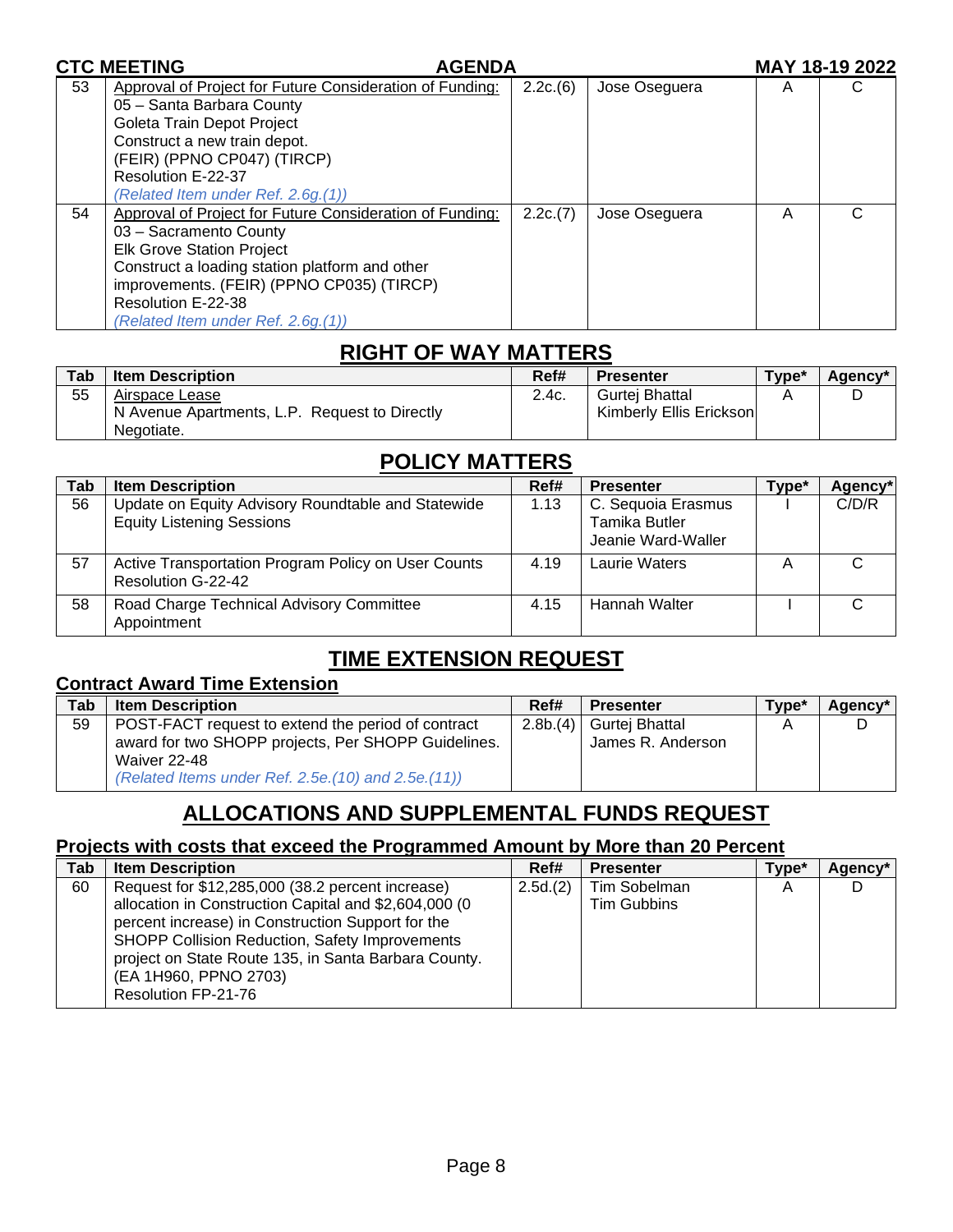Resolution FA-21-48

|     | <b>Capital Outlay Support (COS) Supplemental Fund Allocations</b>                                                                                                                                                                                                                                              |                     |                                               |       |                     |
|-----|----------------------------------------------------------------------------------------------------------------------------------------------------------------------------------------------------------------------------------------------------------------------------------------------------------------|---------------------|-----------------------------------------------|-------|---------------------|
| Tab | <b>Item Description</b>                                                                                                                                                                                                                                                                                        | Ref#                | <b>Presenter</b>                              | Type* | Agency*             |
| 61  | Request for an additional \$250,000 (26.1 percent<br>increase) in Pre-Construction Support, Plans,<br>Specifications, and Estimate (PS&E) phase, for the<br>SHOPP Permanent Restoration project on U.S. 101, in<br>Mendocino County. (EA 0H810, PPNO 4705)<br><b>Resolution FA-21-41</b>                       | 2.5e.(1)<br>2.5e(2) | Tim Sobelman<br>Matthew Brady<br>Tim Sobelman | A     | D.                  |
| 62  | Request for an additional \$350,000 (16.1 percent<br>increase) in Pre-Construction Support, Plans,<br>Specifications, and Estimate (PS&E) phase, for the<br>SHOPP Weigh Stations and Weight-In-Motion Facilities<br>project on Interstate 5, in Tehama County.<br>(EA 1H680, PPNO 3611)<br>Resolution FA-21-42 | A                   | D                                             |       |                     |
| 63  | Request for an additional \$910,000 (57.9 percent<br>increase) in Pre-Construction Support, Project Approval<br>and Environmental Document (PA&ED) phase, for the<br>SHOPP Roadway Preservation project on State Route<br>29, in Solano County. (EA 2Q520, PPNO 2027C)<br>Resolution FA-21-43                  | 2.5e(4)             | Tim Sobelman<br>Dina El-Tawansy               | A     | D                   |
|     | Capital – Supplemental Fund Allocations (Re-Advertise)                                                                                                                                                                                                                                                         |                     |                                               |       |                     |
| Tab | <b>Item Description</b>                                                                                                                                                                                                                                                                                        | Ref#                | <b>Presenter</b>                              | Type* | Agency*             |
| 64  | Request for an additional \$2,345,000 (100.3 percent<br>increase) in Construction Capital for the SHOPP Safety<br>Enhancements project on various State Routes in<br>Los Angeles and Ventura County.<br>(EA 31930, PPNO 4969)<br>Resolution FA-21-44<br>(Related Item under Ref. 2.8b.(4))                     | 2.5e.(10)           | Tim Sobelman<br><b>Tony Tavares</b>           | A     | D                   |
|     | <b>Capital - Supplemental Fund Allocations (Award)</b>                                                                                                                                                                                                                                                         |                     |                                               |       |                     |
| Tab | <b>Item Description</b>                                                                                                                                                                                                                                                                                        | Ref#                | <b>Presenter</b>                              | Type* | Agency*             |
| 65  | Request for an additional \$14,732,000 (30.1 percent<br>increase) in Construction Capital for the STIP San<br>Benito Route 156 Improvement Project, in San Benito<br>County. (EA 34490, PPNO 0297)<br>Resolution FA-21-46                                                                                      | 2.5e(6)             | Teresa Favila<br><b>Tim Gubbins</b>           | A     | D                   |
| 66  | Request for an additional \$2,276,000 (48.0 percent<br>increase) in Construction Capital for the SHOPP Safety<br>Improvements project on State Route 49, in Placer<br>County. (EA 1H240, PPNO 4785)<br>Resolution FA-21-45                                                                                     | 2.5e(3)             | Tim Sobelman<br>Amarjeet Benipal              | Α     | D                   |
| 67  | Request for an additional \$4,995,000 (35.6 percent<br>increase) in Construction Capital for the SHOPP Major<br>Damage, Permanent Restoration project on<br>Interstate 405, in Los Angeles County.<br>(EA 34320, PPNO 5296)<br>Resolution FA-21-47<br>(Related Item under Ref. 2.8b.(4))                       | 2.5e(11)            | Tim Sobelman<br><b>Tony Tavares</b>           | A     | D                   |
|     | <b>Capital – Supplemental Fund Allocations (Complete Construction)</b>                                                                                                                                                                                                                                         |                     |                                               |       |                     |
| Tab | <b>Item Description</b>                                                                                                                                                                                                                                                                                        | Ref#                | <b>Presenter</b>                              | Type* | Agency <sup>*</sup> |
| 68  | Request for an additional \$1,160,000 (43.0 percent<br>increase) in Construction Support for Construction<br>Completion, for the SHOPP Bridge Rehabilitation<br>project on U.S. 101, in Marin County.<br>(EA 4G820, PPNO 0350H)                                                                                | 2.5e(5)             | Tim Sobelman<br>Dina El-Tawansy               | A     | D                   |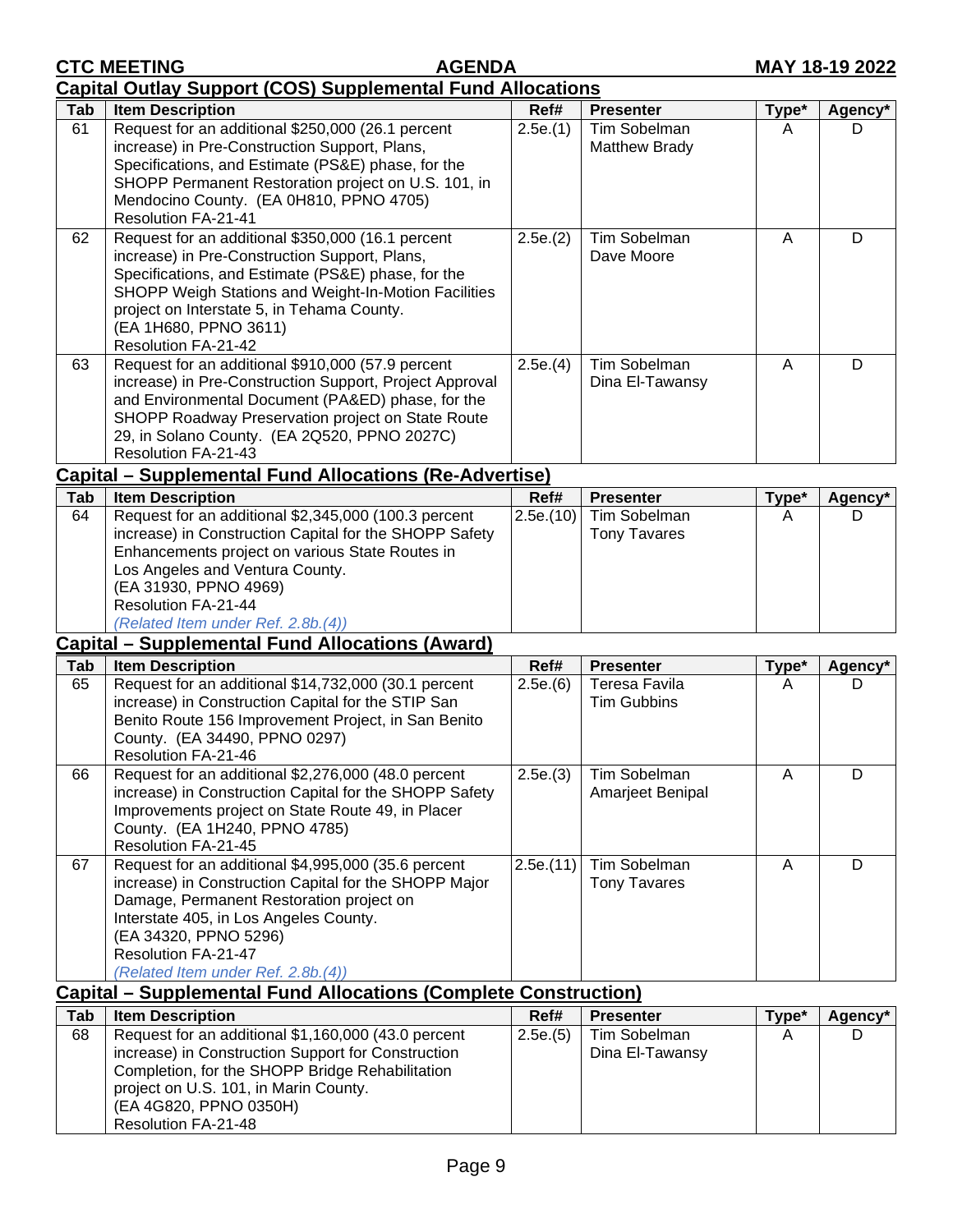|                 | <b>Capital – Supplemental Fund Allocations (Complete Closeout)</b>                                            |          |                      |                |         |  |  |
|-----------------|---------------------------------------------------------------------------------------------------------------|----------|----------------------|----------------|---------|--|--|
| Tab             | <b>Item Description</b>                                                                                       | Ref#     | <b>Presenter</b>     | Type*          | Agency* |  |  |
| 69              | Request for an additional \$580,000 (42.6 percent                                                             | 2.5e.(7) | Tim Sobelman         | A              | D       |  |  |
|                 | increase) in Construction Support for Construction                                                            |          | Diana Gomez          |                |         |  |  |
|                 | Closeout, for the SHOPP Pavement Rehabilitation                                                               |          |                      |                |         |  |  |
|                 | project on State Route 99, in Tulare County.                                                                  |          |                      |                |         |  |  |
|                 | (EA 0Q910, PPNO 6679)                                                                                         |          |                      |                |         |  |  |
|                 | Resolution FA-21-50                                                                                           |          |                      |                |         |  |  |
|                 | <b>Transit and Intercity Rail Capital Program (TIRCP) Supplemental Funds Allocations</b>                      |          |                      |                |         |  |  |
| Tab             | <b>Item Description</b>                                                                                       | Ref#     | <b>Presenter</b>     | Type*          | Agency* |  |  |
| $\overline{70}$ | Request for an additional \$4,600,000 (22.2 percent                                                           | 2.6g(2)  | Monica Torres        | A              | D       |  |  |
|                 | increase) for the PA&ED phase of the (2018: 5)                                                                |          | Kyle Gradinger       |                |         |  |  |
|                 | Northern California Corridor Enhancement Program                                                              |          |                      |                |         |  |  |
|                 | (South Bay Connect) project, in Alameda and                                                                   |          |                      |                |         |  |  |
|                 | Santa Clara Counties. (PPNO CP036)                                                                            |          |                      |                |         |  |  |
|                 | Resolution TIRCP-2122-29S                                                                                     |          |                      |                |         |  |  |
|                 | (Related Item under Ref. 4.30)                                                                                |          |                      |                |         |  |  |
| 71              | Request for an additional \$525,000 (101.4 percent                                                            | 2.6g(3)  | <b>Monica Torres</b> | $\overline{A}$ | D       |  |  |
|                 | increase) for the R/W phase of the (2018:27) Southern                                                         |          | Kyle Gradinger       |                |         |  |  |
|                 | California Optimized Rail Expansion (SCORE) (El Monte                                                         |          |                      |                |         |  |  |
|                 | Siding and Station Improvements) project, in                                                                  |          |                      |                |         |  |  |
|                 | Los Angeles County. (PPNO CP033Y)                                                                             |          |                      |                |         |  |  |
|                 | Resolution TIRCP-2122-30S                                                                                     |          |                      |                |         |  |  |
|                 | (Related Item under Ref. 4.30)                                                                                |          |                      |                |         |  |  |
| 72              | Request for an additional \$550,000 (155.4 percent                                                            | 2.6g(4)  | Monica Torres        | $\overline{A}$ | D       |  |  |
|                 | increase) for the R/W phase of the (2018:27) Southern<br>California Optimized Rail Expansion (SCORE) (Marengo |          | Kyle Gradinger       |                |         |  |  |
|                 | Siding Improvements) project, in Los Angeles County.                                                          |          |                      |                |         |  |  |
|                 | (PPNO CP033D)                                                                                                 |          |                      |                |         |  |  |
|                 | Resolution TIRCP-2122-31S                                                                                     |          |                      |                |         |  |  |
|                 | (Related Item under Ref. 4.30)                                                                                |          |                      |                |         |  |  |
| 73              | Request for an additional \$191,000 (0.8 percent                                                              | 2.6g(5)  | <b>Monica Torres</b> | A              | D       |  |  |
|                 | increase) for the CON phase of the (2018: 2) #Electrify                                                       |          | Kyle Gradinger       |                |         |  |  |
|                 | Anaheim: Changing the Transit Paradigm in Southern                                                            |          |                      |                |         |  |  |
|                 | California (Procurement of Zero-Emission Electric                                                             |          |                      |                |         |  |  |
|                 | Buses) project, in Orange County. (PPNO CP027)                                                                |          |                      |                |         |  |  |
|                 | Resolution TIRCP-2122-32S                                                                                     |          |                      |                |         |  |  |
|                 | (Related Items under Ref. 2.6g.(6) and 4.30)                                                                  |          |                      |                |         |  |  |
|                 |                                                                                                               |          |                      |                |         |  |  |

**CTC MEETING AGENDA MAY 18-19 2022** 

# **PROGRAM UPDATES**

# **State Highway Operation and Protection Program (SHOPP)**

| Tab | <b>Item Description</b>                                     | Ref#    | <b>Presenter</b>  | Type* | Agency* |
|-----|-------------------------------------------------------------|---------|-------------------|-------|---------|
| 74  | <b>SHOPP Amendments for Approval:</b>                       | 2.1a(1) | Jon Pray          | A     |         |
|     | Request to:                                                 |         | James R. Anderson |       |         |
|     | --Add 37 new projects into the 2022 SHOPP. (2.1a. (1a)      |         |                   |       |         |
|     | and $2.1a.(1b)$                                             |         |                   |       |         |
|     | --Revise 35 projects currently programmed in the 2022       |         |                   |       |         |
|     | SHOPP. (2.1a.(1d), 2.1a.(1e) and 2.1a.(1f))                 |         |                   |       |         |
|     | SHOPP Amendment 22H-001                                     |         |                   |       |         |
|     | (Related Items under Ref. 2.5b.(1), 2.5b.(2), and 2.5b.(4)) |         |                   |       |         |

# **Active Transportation Program(ATP)**

| Tab | <b>Item Description</b>                                 | Ref# | <b>Presenter</b>     | Type* | Agency* |
|-----|---------------------------------------------------------|------|----------------------|-------|---------|
| 75  | ATP – Project Scope Amendment                           | 4.22 | <b>Laurie Waters</b> |       |         |
|     | The City of National proposes to amend the National     |      | Dee Lam              |       |         |
|     | City 8 <sup>th</sup> Street and Roosevelt Avenue Active |      |                      |       |         |
|     | Transportation Corridor project, in San Diego County to |      |                      |       |         |
|     | amend the scope. (PPNO 1395)                            |      |                      |       |         |
|     | Resolution ATP-P-2122-07                                |      |                      |       |         |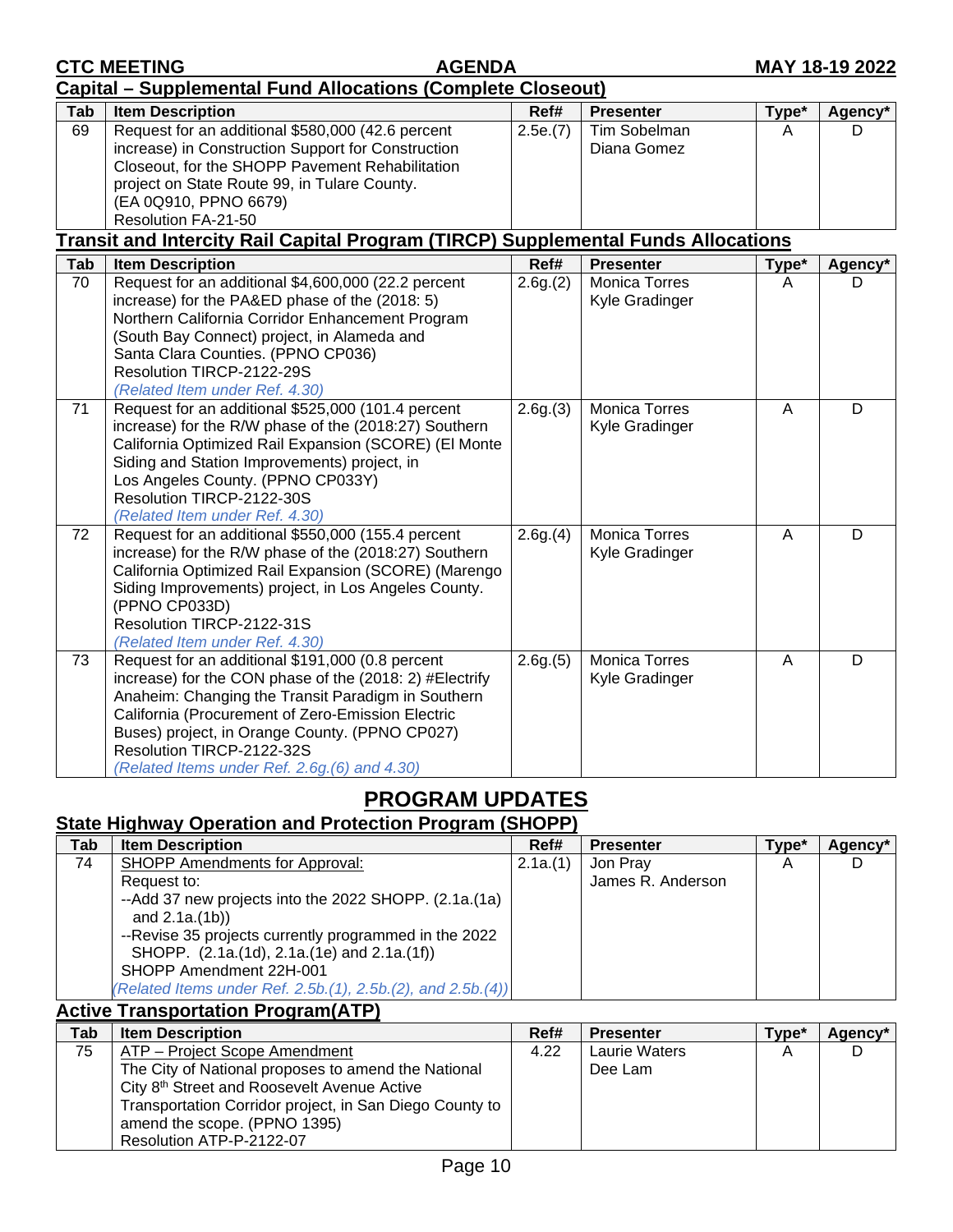|  |  |  |  | <b>CTC MEETING</b> |
|--|--|--|--|--------------------|
|  |  |  |  |                    |

| Federal Transit Administration (FTA) - Section 5310 Program |  |
|-------------------------------------------------------------|--|

| Tab | <b>Item Description</b>                                                                                                                                     | Ref# | <b>Presenter</b> | Type* | Agency* |
|-----|-------------------------------------------------------------------------------------------------------------------------------------------------------------|------|------------------|-------|---------|
| 76  | Draft 2021 Program of Projects for the Small Urban<br>and Rural FTA Section 5310 Enhanced Mobility for<br>Seniors and Individuals with Disabilities Program | 4.17 | Monica Torres    |       |         |

| Local Partnership Program (LPP) |                                                                                                                                                                                                                                                                                                                                                                                                                                                                                                |      |                  |       |         |  |  |  |
|---------------------------------|------------------------------------------------------------------------------------------------------------------------------------------------------------------------------------------------------------------------------------------------------------------------------------------------------------------------------------------------------------------------------------------------------------------------------------------------------------------------------------------------|------|------------------|-------|---------|--|--|--|
| Tab                             | <b>Item Description</b>                                                                                                                                                                                                                                                                                                                                                                                                                                                                        | Ref# | <b>Presenter</b> | Type* | Agency* |  |  |  |
| 77                              | Local Partnership Formulaic Program Amendment:<br>• Add three projects in Alameda County and one<br>project in Sonoma County.<br>• Amend the programmed funding for one project in<br>Los Angeles County and one project in San Mateo<br>County.<br>• Add \$318,000 in supplemental funding in Fiscal Year<br>2021-22 to the Avenue 7 Road Rehabilitation Project<br>in Madera County.<br>Resolution LPP-P-2122-18,<br>Amending Resolution LPP-P-2122-17<br>(Related Item under Ref. 2.5s.(8)) | 4.16 | Anja Aulenbacher | A     |         |  |  |  |
|                                 | .                                                                                                                                                                                                                                                                                                                                                                                                                                                                                              |      |                  |       |         |  |  |  |

#### **LPP Supplemental Funds Allocations**

| Tab | <b>Item Description</b>                                                                                                                                                     | Ref#     | <b>Presenter</b>            | Type* | Agency* |
|-----|-----------------------------------------------------------------------------------------------------------------------------------------------------------------------------|----------|-----------------------------|-------|---------|
| 78  | Request for an additional \$318,000 (93 percent<br>increase) for the CON phase of the locally-administered                                                                  | 2.5s.(8) | Anja Aulenbacher<br>Dee Lam | A     |         |
|     | LPP (Formulaic) Avenue 7 Road Rehabilitation West of<br>State Route 99 project, off the State Highway System, in<br>Madera County. (PPNO 6990)<br>Resolution LPP-A-2122-23S |          |                             |       |         |
|     | (Related Item under Ref. 4.16)                                                                                                                                              |          |                             |       |         |

# **ALLOCATIONS**

### **Coronavirus Response and Relief Supplemental Appropriation Act (CRRSAA) Allocations**

| Tab | <b>Item Description</b>                              | Ref#  | <b>Presenter</b> | Type* | Agency* |
|-----|------------------------------------------------------|-------|------------------|-------|---------|
| 79  | Allocation of Project List for CRRSAA Program Funds. | 2.5k. | Teresa Favila    |       |         |
|     | Resolution CRSA-A-2122-06                            |       | Dee Lam          |       |         |
|     | Metarkanaa Farm: Draamana Allaaatian                 |       |                  |       |         |

#### **Waterborne Ferry Program Allocation**

| Tab | <b>Item Description</b>                           | Ref#  | <b>Presenter</b>        | Type <sup>*</sup> | Agency* |
|-----|---------------------------------------------------|-------|-------------------------|-------------------|---------|
| 80  | Request of \$3,446,000 for the Waterborne Ferry   | 2.6d. | <b>Beverley Newman-</b> |                   |         |
|     | Program in the San Francisco Bay Area project for |       | <b>Burckhard</b>        |                   |         |
|     | Fiscal Year 2022-23.                              |       | Kyle Gradinger          |                   |         |
|     | Resolution MFP-21-06                              |       |                         |                   |         |

#### **SHOPP Allocations**

| Tab | <b>Item Description</b>                                | Ref#    | <b>Presenter</b>  | Type*          | Agency* |
|-----|--------------------------------------------------------|---------|-------------------|----------------|---------|
| 81  | Request \$153,872,000 for 27 SHOPP projects.           | 2.5b(1) | Jon Pray          | $\overline{A}$ |         |
|     | Resolution FP-21-77                                    |         | James R. Anderson |                |         |
|     | (Related Items under Ref. 2.1a.(1))                    |         |                   |                |         |
| 82  | Request of \$73,246,000 for 66 2022 SHOPP              | 2.5b(2) | Jon Pray          | A              | D       |
|     | preconstruction project phases for design and R/W      |         | James R. Anderson |                |         |
|     | support.                                               |         |                   |                |         |
|     | Resolution FP-21-78                                    |         |                   |                |         |
|     | (Related Items under Ref. 2.1a.(1), 2.2c.(9) and 4.12) |         |                   |                |         |
| 83  | Request of \$197,536,000 for 129 2022 SHOPP            | 2.5b(3) | Jon Pray          | А              | D       |
|     | preconstruction project phases for environmental       |         | James R. Anderson |                |         |
|     | support.                                               |         |                   |                |         |
|     | Resolution FP-21-79                                    |         |                   |                |         |
| 84  | Request of \$98,551,000 for two SHOPP projects.        | 2.5b(4) | Jon Pray          | A              | D       |
|     | Resolution FP-21-83                                    |         | James R. Anderson |                |         |
|     | (Related Item under Ref. 2.1a.(1))                     |         |                   |                |         |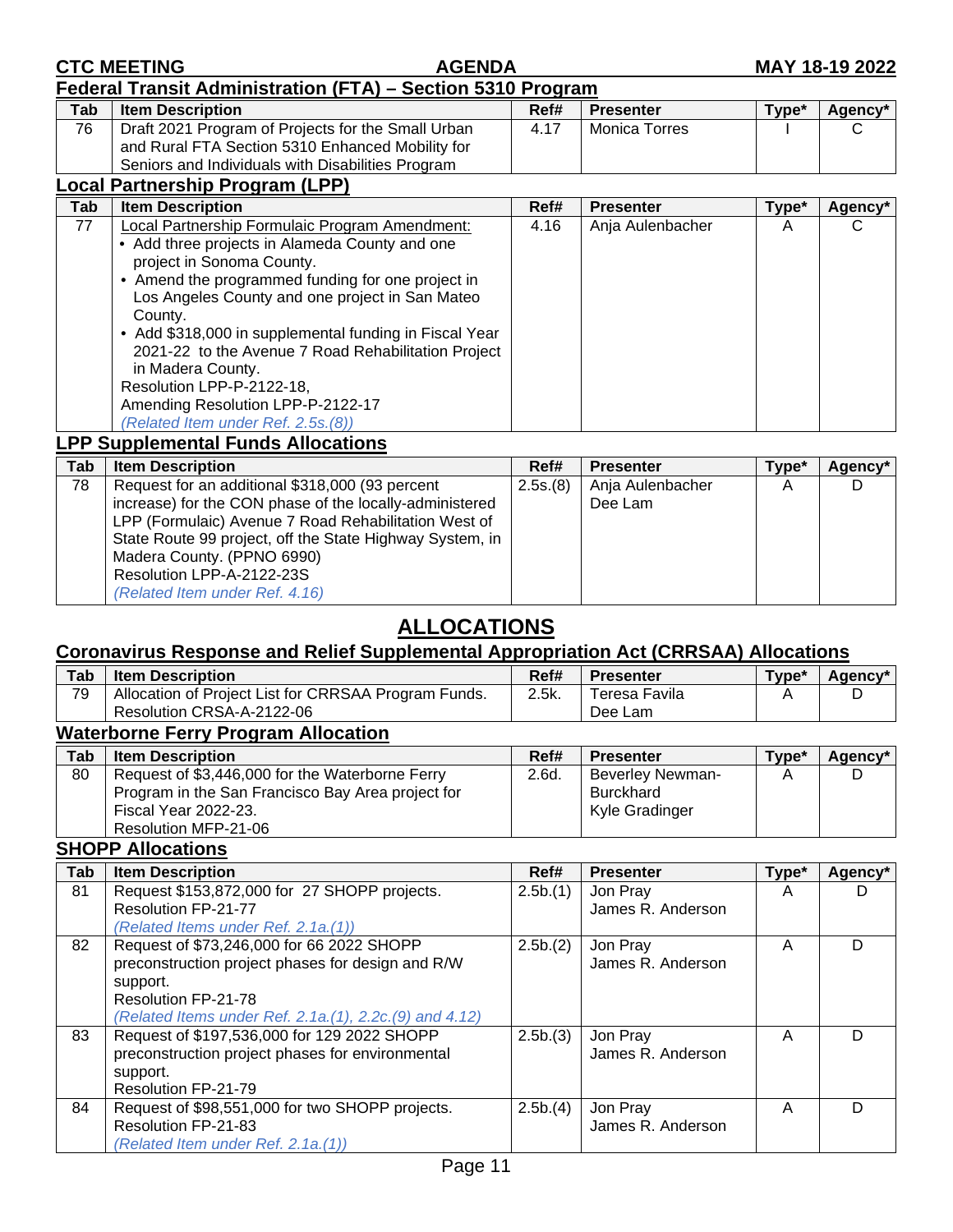#### **Advance - SHOPP Allocations**

| Tab                   | <b>Item Description</b>                             | Ref#    | <b>Presenter</b>  | Tvpe*           | Agency*    |  |  |  |  |  |
|-----------------------|-----------------------------------------------------|---------|-------------------|-----------------|------------|--|--|--|--|--|
| 85                    | Request \$384,000 for the SHOPP project Near Upper  | 2.5b(5) | Jon Pray          | A               |            |  |  |  |  |  |
|                       | Lake, at Bachelor Creek Bridge No. 14-0001, in Lake |         | James R. Anderson |                 |            |  |  |  |  |  |
|                       | County, programmed in FY 2022-23. (PPNO 3107M)      |         |                   |                 |            |  |  |  |  |  |
|                       | Resolution FP-21-85                                 |         |                   |                 |            |  |  |  |  |  |
|                       | <b>STIP Allocations</b>                             |         |                   |                 |            |  |  |  |  |  |
| <b>T</b> <sub>n</sub> | <b>Itam Docarintian</b>                             | DAH     | <b>Drocontor</b>  | $T_{1,1}$ n $*$ | $A$ acnout |  |  |  |  |  |

| Tab | <b>Item Description</b>                                                                                                          | Ref#    | <b>Presenter</b>                    | Type <sup>*</sup> | Agency* |
|-----|----------------------------------------------------------------------------------------------------------------------------------|---------|-------------------------------------|-------------------|---------|
| 86  | Request of \$12,754,000 for two locally-administered<br>projects, on the State Highway System.<br>Resolution FP-21-80            | 2.5c(2) | Kacey Ruggiero<br>James R. Anderson |                   |         |
| 87  | Request of \$561,000 for six locally-administered STIP<br>and PPM projects, off the State Highway System.<br>Resolution FP-21-81 | 2.5c(3) | Kacey Ruggiero<br>Dee Lam           |                   |         |

#### **Advance - STIP Allocations**

| Tab | <b>Item Description</b>                                                                             | Ref#    | <b>Presenter</b> | Type* | Agency* |
|-----|-----------------------------------------------------------------------------------------------------|---------|------------------|-------|---------|
| 88  | Request of \$664,000 for the locally-administered STIP                                              | 2.5c(5) | Kacey Ruggiero   |       |         |
|     | Laurel Mountain Road Rehabilitation and Sidewalks<br>project, off the State Highway System, in Mono | 2.5v(4) | Dee Lam          |       |         |
|     | County, programmed in FY 2022-23. (PPNO 2682)<br>Resolution FP-21-82                                |         |                  |       |         |

#### **Local Partnership Program (LPP) Allocations**

| Tab | <b>Item Description</b>                                                                                                                    | Ref#    | <b>Presenter</b>                   | Type* | Agency* |
|-----|--------------------------------------------------------------------------------------------------------------------------------------------|---------|------------------------------------|-------|---------|
| 89  | Request of \$4,179,000 for three locally-administered<br>LPP-Formulaic projects, off the State Highway System.<br>Resolution LPP-A-2122-21 | 2.5s(3) | <b>Christine Gordon</b><br>Dee Lam |       |         |

#### **LPP Transit Allocations**

| Tab | <b>Item Description</b>                                 | Ref#    | <b>Presenter</b>        | Type* | Agency* |
|-----|---------------------------------------------------------|---------|-------------------------|-------|---------|
| 90  | Request of \$1,724,000 for the locally-administered LPP | 2.6s(2) | <b>Christine Gordon</b> |       |         |
|     | (Formulaic) BART Fire Suppression System Upgrade        |         | Kyle Gradinger          |       |         |
|     | Project Transit project, in Alameda County.             |         |                         |       |         |
|     | (PPNO LP007)                                            |         |                         |       |         |
|     | Resolution LPP-A-2122-22                                |         |                         |       |         |

## **Solutions for Congested Corridors Program (SCCP) Allocations**

| Tab | <b>Item Description</b>                              | Ref#    | <b>Presenter</b> | Type* | Agency* |
|-----|------------------------------------------------------|---------|------------------|-------|---------|
| 91  | Request of \$3,243,000 for the locally-administered  | 2.5s(6) | Naveen Habib     |       |         |
|     | SCCP Orange County Central Corridor-Santa Clara      |         | Dee Lam          |       |         |
|     | Bicycle and Pedestrian Improvements project, off the |         |                  |       |         |
|     | State Highway System, in Orange County. (PPNO 1302)  |         |                  |       |         |
|     | Resolution SCCP-A-2122-07                            |         |                  |       |         |

## **SCCP Transit Allocations**

| Tab | <b>Item Description</b>                                                                                                                                          | Ref#    | <b>Presenter</b>               | Type* | Agency* |
|-----|------------------------------------------------------------------------------------------------------------------------------------------------------------------|---------|--------------------------------|-------|---------|
| 92  | Request of \$4,705,000 for the locally-administered<br>SCCP PSGC Phase 1 - South Placer Transit - Five<br>Electric Buses project, in Placer County. (PPNO 1535A) | 2.6s(1) | Naveen Habib<br>Kyle Gradinger |       |         |
|     | Resolution SCCP-A-2122-08<br>(Related Item under Ref. 4.11)                                                                                                      |         |                                |       |         |

# **Advance – Trade Corridor Enhancement Program (TCEP) Allocations**

| Tab | <b>Item Description</b>                                 | Ref#    | <b>Presenter</b>  | Type* | Agency* |
|-----|---------------------------------------------------------|---------|-------------------|-------|---------|
| 93  | Request of \$33,600,000 for the State-Administered      | 2.5s(7) | Kenneth Lopez     |       |         |
|     | TCEP Capital Region Freight - I-5 project, on the State |         | James R. Anderson |       |         |
|     | Highway System, in Sacramento County, programmed        |         |                   |       |         |
|     | in FY 2022-23. (PPNO 5876)                              |         |                   |       |         |
|     | Resolution TCEP-A-2122-15                               |         |                   |       |         |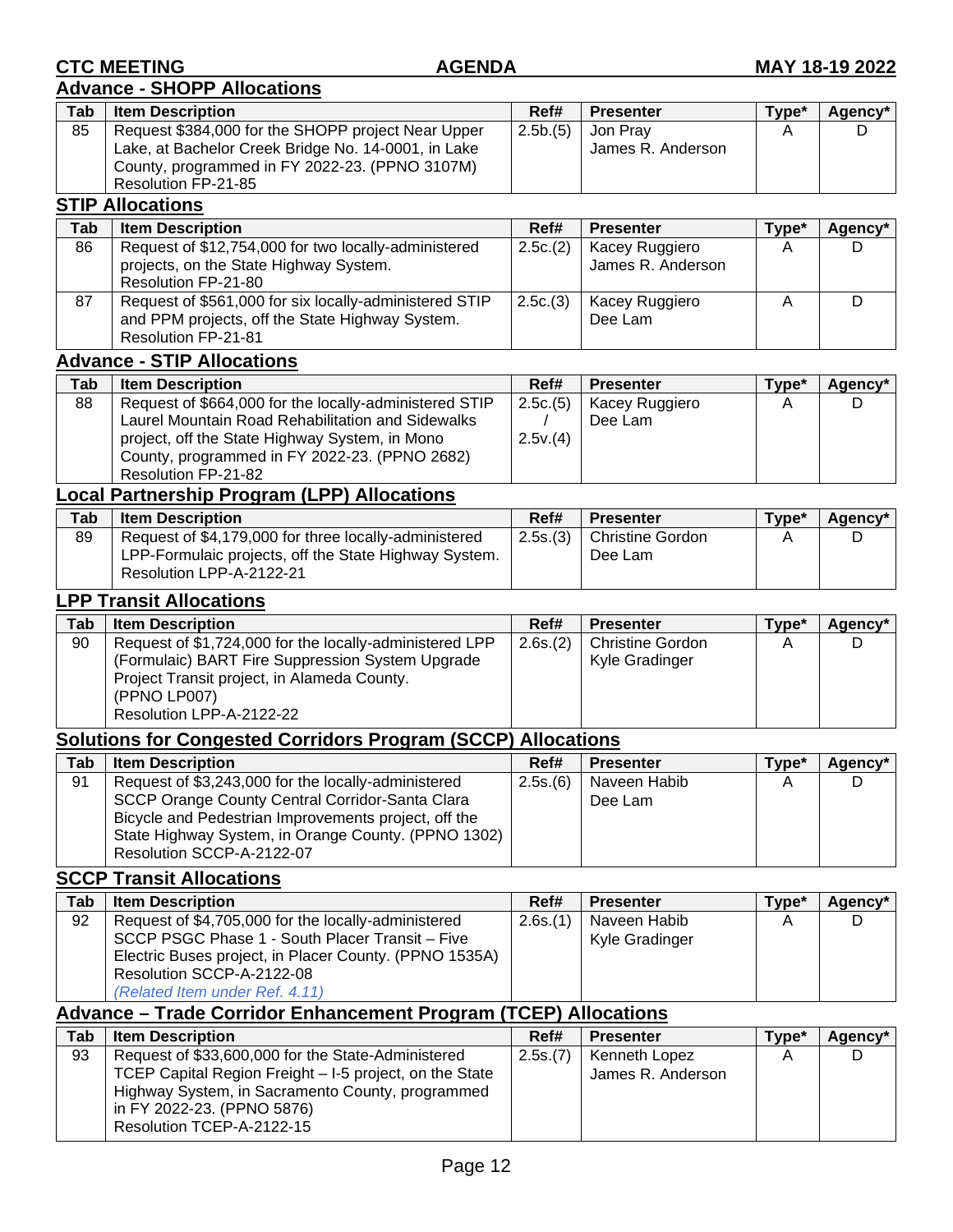## **Active Transportation Program (ATP) Allocations**

| Tab | <b>Item Description</b>                                                                                                                                                                                  | Ref#    | <b>Presenter</b>                                       | Type* | Agency* |
|-----|----------------------------------------------------------------------------------------------------------------------------------------------------------------------------------------------------------|---------|--------------------------------------------------------|-------|---------|
| 94  | Request of \$31,613,000 for 21 locally-administered ATP<br>projects, off the State Highway System.<br>Resolution FATP-2122-23                                                                            | 2.5w(1) | <b>Beverley Newman-</b><br><b>Burckhard</b><br>Dee Lam | Α     |         |
| 95  | Request of \$504,000 for the locally-administered ATP<br>Laguna Creek Inter-Regional Trail Crossing at State<br>Route 99 project, on the State Highway System.<br>(PPNO 5402)<br>Resolution FATP-2122-24 | 2.5w(2) | <b>Beverley Newman-</b><br><b>Burckhard</b><br>Dee Lam |       |         |

## **Advance – ATP Allocations**

| Tab | <b>Item Description</b>                                  | Ref#    | <b>Presenter</b>        | Type* | Agency* |
|-----|----------------------------------------------------------|---------|-------------------------|-------|---------|
| 96  | Request of \$1,724,000 for four locally-administered ATP | 2.5w(3) | <b>Beverley Newman-</b> | А     |         |
|     | projects, off the State Highway System, programmed in    |         | <b>Burckhard</b>        |       |         |
|     | FY 2022-23.                                              |         | Dee Lam                 |       |         |
|     | Resolution FATP-2122-25                                  |         |                         |       |         |
| 97  | Request of \$260,000 for the locally-administered ATP    | 2.5w(4) | <b>Beverley Newman-</b> | A     |         |
|     | King's Beach Western Approach project, on the State      |         | <b>Burckhard</b>        |       |         |
|     | Highway System, in Placer County, programmed in          |         | Dee Lam                 |       |         |
|     | FY 2022-23. (PPNO 5403)                                  |         |                         |       |         |
|     | Resolution FATP-2122-26                                  |         |                         |       |         |
|     | (Related Item under Ref. 2.2c. (3))                      |         |                         |       |         |
|     | <b>TIRCP Allocations</b>                                 |         |                         |       |         |

| Tab | <b>Item Description</b>                                  | Ref#    | <b>Presenter</b>     | Type* | Agency* |
|-----|----------------------------------------------------------|---------|----------------------|-------|---------|
| 98  | Request of \$29,603,000 for seven TIRCP projects.        | 2.6g(1) | <b>Monica Torres</b> |       |         |
|     | Resolution TIRCP-2122-33                                 |         | Kyle Gradinger       |       |         |
|     | (Related Items under Ref. 2.2c. (6), 2.2c. (7) and 4.30) |         |                      |       |         |

# **TIME EXTENSION REQUESTS**

# **Project Allocation Time Extensions**

| Tab | <b>Item Description</b>                                                                                                                                                                                                                                                                            | Ref#    | <b>Presenter</b>                 | Type* | Agency* |
|-----|----------------------------------------------------------------------------------------------------------------------------------------------------------------------------------------------------------------------------------------------------------------------------------------------------|---------|----------------------------------|-------|---------|
| 99  | Request to extend the period of project allocation for six<br>locally-administered STIP projects, per STIP Guidelines.<br><b>Waiver 22-36</b>                                                                                                                                                      | 2.8a(2) | Kacey Ruggiero<br>Dee Lam        | A     |         |
| 100 | Request to extend the period of project allocation for the<br>Construction phase of the locally-administered STIP<br>San Onofre to Pulgas Double Track Phase 2 Rail<br>project, in San Diego County, per STIP Guidelines.<br>(PPNO 2190)<br>Waiver 22-37                                           | 2.8a(3) | Kacey Ruggiero<br>Kyle Gradinger | A     | D       |
| 101 | Request to extend the period of project allocation for the<br>Construction phase of the locally-administered STIP<br>Buses and Infrastructure, 100 ZEBs, Project 1 Transit<br>project, in Los Angeles County, per STIP Guidelines.<br>(PPNO 5737)<br>Waiver 22-38                                  | 2.8a(4) | Kacey Ruggiero<br>Kyle Gradinger | A     | D       |
| 102 | Request to extend the period of project allocation for 22<br>locally-administered ATP projects, per ATP Guidelines.<br><b>Waiver 22-39</b><br>(Related Item under Ref. 2.8d.(3))                                                                                                                   | 2.8a(5) | Elika Changizi<br>Dee Lam        | A     | D       |
| 103 | Request to extend the period of project allocation for the<br>State-Administered multi-funded STIP/LPP (Competitive)<br>State Route 99/Commercial Avenue Interchange project,<br>on the State Highway System, in Tulare County, per<br>STIP and LPP Guidelines. (PPNO 6940)<br><b>Waiver 22-40</b> | 2.8a(6) | Kayla Giese<br>James R. Anderson | A     | D       |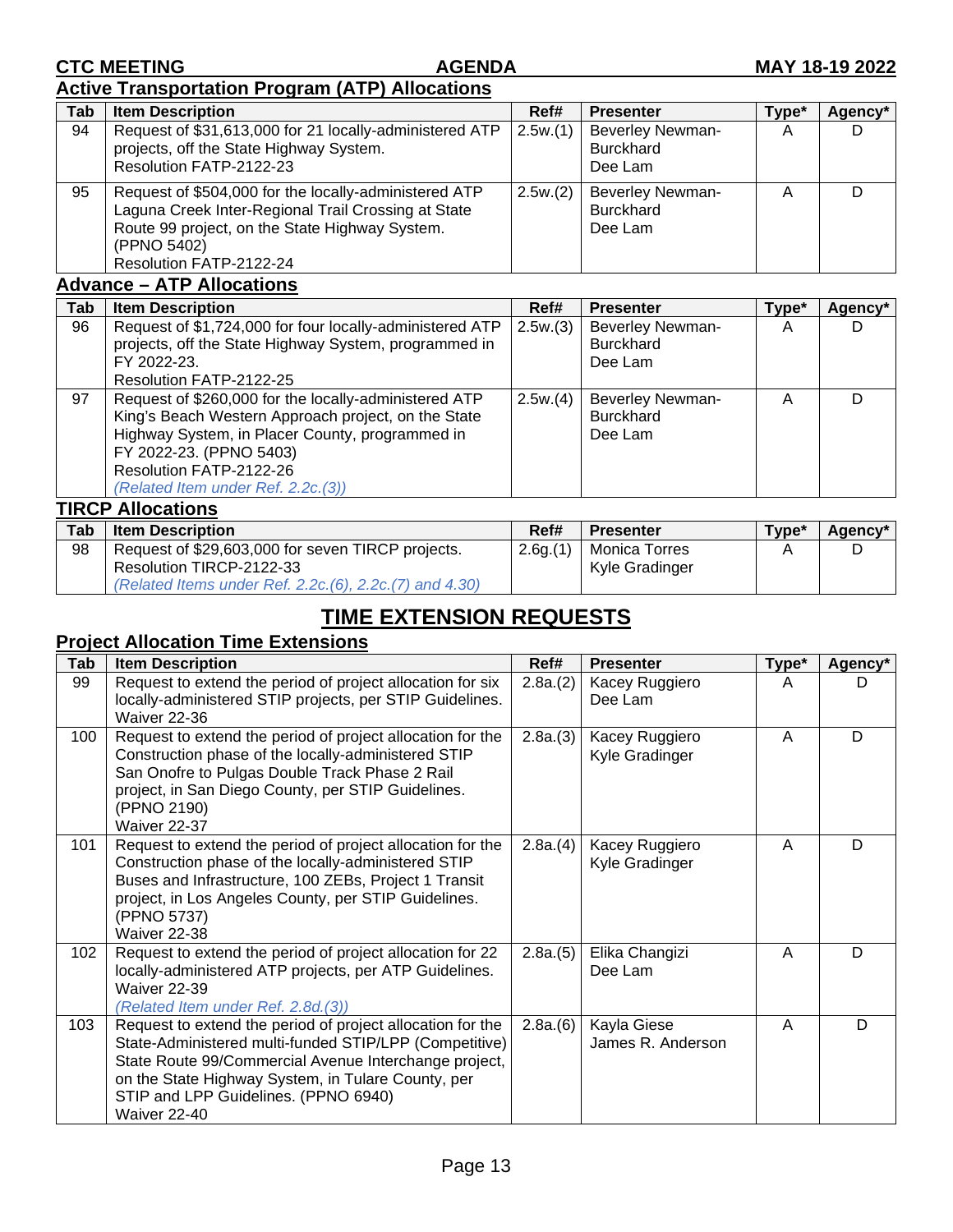|     | <b>CTC MEETING</b><br><b>AGENDA</b>                                                                                                                                                                                                                                                                                            |          |                                     |                | <b>MAY 18-19 2022</b> |
|-----|--------------------------------------------------------------------------------------------------------------------------------------------------------------------------------------------------------------------------------------------------------------------------------------------------------------------------------|----------|-------------------------------------|----------------|-----------------------|
| 104 | Request to extend the period of project allocation for<br>two locally-administered LPP (Competitive) projects, per<br>LPP Guidelines.<br>Waiver 22-41                                                                                                                                                                          | 2.8a(7)  | Kayla Giese<br>Dee Lam              | A              | D                     |
| 105 | Request to extend the period of project allocation for the<br>locally-administered SCCP BART MacArthur/Downtown<br>Oakland Interlock Cabling Upgrade Contract Rail project,<br>in Alameda County, per SCCP Guidelines.(PPNO 2010F)<br>Waiver 22-43                                                                             | 2.8a(9)  | Naveen Habib<br>Kyle Gradinger      | A              | D                     |
| 106 | Request to extend the period of project allocation for the<br>State-Administered multi-funded STIP/TCEP State<br>Route 156 West Castroville Boulevard Interchange<br>project, on the State Highway System, in Monterey<br>County, per STIP and TCEP Guidelines. (PPNO 0057D)<br>Waiver 22-44                                   | 2.8a(10) | Cherry Zamora<br>James R. Anderson  | A              | D                     |
| 107 | Request to extend the period of allocation for the<br>locally-administered La Media Road Improvements -<br>TCEPSB1L 5004(212) project, in the County of<br>San Diego, per TCEP Guidelines. (PPNO 1435)<br>Waiver 22-45                                                                                                         | 2.8a(11) | Cherry Zamora<br>Dee Lam            | $\overline{A}$ | D                     |
| 108 | Request to extend the period of allocation for two<br>locally-administered TCEP Rail projects, per TCEP<br>Guidelines<br>Waiver 22-46                                                                                                                                                                                          | 2.8a(12) | Cherry Zamora<br>Kyle Gradinger     | A              | D                     |
|     | <b>Contract Award Time Extensions</b>                                                                                                                                                                                                                                                                                          |          |                                     |                |                       |
| Tab | <b>Item Description</b>                                                                                                                                                                                                                                                                                                        | Ref#     | <b>Presenter</b>                    | Type*          | Agency*               |
| 109 | Request to extend the period of contract award for five<br>SHOPP projects, per SHOPP Guidelines.<br>Waiver 22-47                                                                                                                                                                                                               | 2.8b(1)  | Gurtej Bhattal<br>James R. Anderson | A              | D.                    |
| 110 | Request to extend the period of contract award for the<br>locally-administered multi-funded STIP/ATP Vine Trail<br>Calistoga to St. Helena project, in Napa County, per<br>STIP and ATP Guidelines. (PPNO 2300B)<br>Waiver 22-49                                                                                               | 2.8b(2)  | Kacey Ruggiero<br>James R. Anderson | A              | D                     |
| 111 | Request to extend the period of contract award for the<br>State-Administered multi-funded STIP/SCCP Highway 1,<br>41 <sup>st</sup> Avenue to Soquel Avenue Auxiliary Lanes, Bus on<br>Shoulder and Chanticleer Bike/Ped Bridge project, in<br>Santa Cruz County, per STIP and SCCP Guidelines.<br>(PPNO 0073A)<br>Waiver 22-50 | 2.8b(3)  | Naveen Habib<br>James R. Anderson   | A              | D                     |
| 112 | Request to extend the period of contract award for six<br>locally-administered ATP projects, per ATP Guidelines.<br>Waiver 22-51                                                                                                                                                                                               | 2.8b(5)  | Elika Changizi<br>Dee Lam           | A              | D                     |
| 113 | Request to extend the period of contract award for the<br>locally-administered LPP (Competitive) 3rd Street/5th<br>Street Corridor Improvements project, in San<br>Bernardino County, per LPP Guidelines. (PPNO 1248)<br>Waiver 22-52                                                                                          | 2.8b(6)  | Kayla Giese<br>Dee Lam              | $\mathsf{A}$   | D                     |
| 114 | Request to extend the period of contract award for the<br>locally-administered LPP (Formulaic) Veterans Boulevard<br>Interchange and Extension - Phase 4b project, in Fresno<br>County, per LPP Guidelines. (PPNO 7059)<br>Waiver 22-54                                                                                        | 2.8b(8)  | Kayla Giese<br>Dee Lam              | A              | D                     |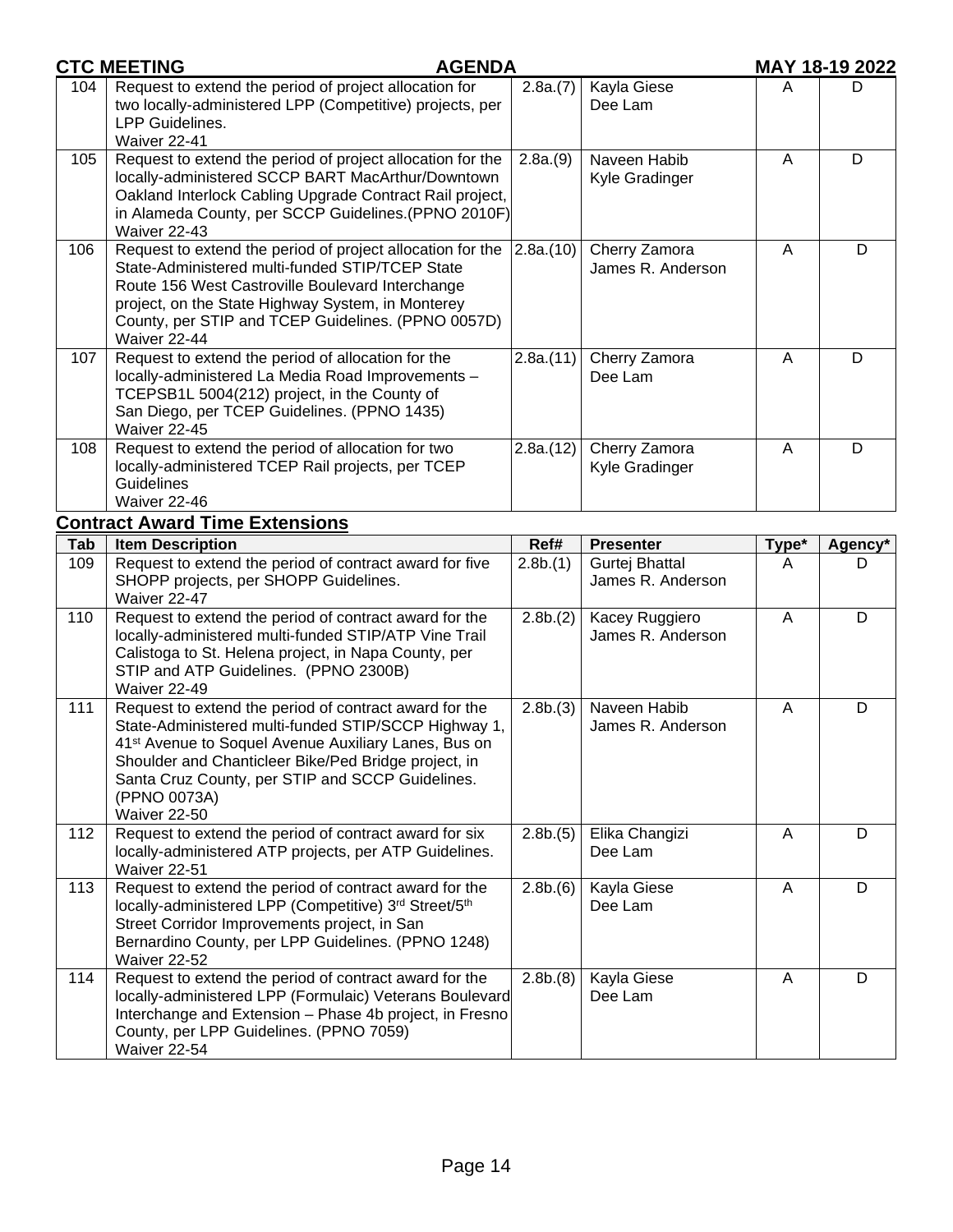|     | <b>CTC MEETING</b><br><b>AGENDA</b>                                                                                                                                                                                                                                                                          |          |                                     |       | <b>MAY 18-19 2022</b> |
|-----|--------------------------------------------------------------------------------------------------------------------------------------------------------------------------------------------------------------------------------------------------------------------------------------------------------------|----------|-------------------------------------|-------|-----------------------|
| 115 | Request to extend the period of contract award for the<br>locally-administered multi-funded TCEP/STIP<br>Rosecrans/Marquardt Grade Separation Rail project, in<br>Los Angeles County, per TCEP and STIP Guidelines.<br>(PPNO 2002A)<br>Waiver 22-55                                                          | 2.8b.(9) | Cherry Zamora<br>Kyle Gradinger     | A     | D                     |
| 116 | Request to extend the period of contract award for the<br>State-Administered multi-funded STIP/TCEP/LPP<br>(Competitive) State Route 55 Corridor Improvements<br>from I-405 to I-5 project in Orange County, per STIP,<br>TCEP and LPP Guidelines. (PPNO 3470)<br>Waiver 22-72                               | 2.8b(11) | Kenneth Lopez<br>James R. Anderson  | A     | D                     |
| 117 | Request to extend the period of contract award for the<br>ZEMU Supporting Infrastructure component of the<br>TIRCP (2018: 15) Diesel Multiple Unit Vehicle to Zero-<br>or Low-Emission Vehicle Conversion project, in San<br>Bernardino County, per TIRCP Allocation Policy.<br>(PPNO CP034)<br>Waiver 22-56 | 2.8b(10) | Monica Torres<br>Kyle Gradinger     | A     | D                     |
|     | <b>Project Completion Time Extensions</b>                                                                                                                                                                                                                                                                    |          |                                     |       |                       |
| Tab | <b>Item Description</b>                                                                                                                                                                                                                                                                                      | Ref#     | <b>Presenter</b>                    | Type* | Agency*               |
| 118 | Request to extend the period of project completion for<br>four SHOPP projects, per SHOPP Guidelines.<br>Waiver 22-57                                                                                                                                                                                         | 2.8c(1)  | Gurtej Bhattal<br>James Anderson    | A     | D                     |
| 119 | POST-FACT request to extend the period of project<br>completion for two SHOPP projects, per SHOPP<br>Guidelines.<br>Waiver 22-58                                                                                                                                                                             | 2.8c(2)  | Gurtej Bhattal<br>James Anderson    | A     | D                     |
| 120 | Request to extend the period of project completion for<br>the locally-administered ATP Los Angeles River Bike<br>Path, Headwaters, and Owensmouth - Mason project, in<br>Los Angeles County, per ATP Guidelines. (PPNO 5042)<br>Waiver 22-60                                                                 | 2.8c(4)  | Elika Changizi<br>Dee Lam           | A     | D                     |
| 121 | Request to extend the period of project completion for<br>the locally-administered LPP (Formulaic) SMART Rail<br>Maintenance Equipment Expansion Phase 2 project, in<br>Sonoma County, per LPP Guidelines. (PPNO 2318C)<br><b>Waiver 22-61</b>                                                               | 2.8c(5)  | Kayla Giese<br>Kyle Gradinger       | A     | D                     |
|     | <b>Project Development Expenditure Time Extensions</b>                                                                                                                                                                                                                                                       |          |                                     |       |                       |
| Tab | <b>Item Description</b>                                                                                                                                                                                                                                                                                      | Ref#     | <b>Presenter</b>                    | Type* | Agency*               |
| 122 | Request to extend the period of project development<br>expenditure for six SHOPP projects, per SHOPP<br>Guidelines.<br>Waiver 22-63                                                                                                                                                                          | 2.8d.(1) | Gurtej Bhattal<br>James R. Anderson | A     | D                     |
| 123 | Request to extend the period of project development<br>expenditure for fourteen locally-administered ATP<br>projects, per ATP Guidelines.<br>Waiver 22-65<br>(Related Item under Ref. 2.8a.(5))                                                                                                              | 2.8d(3)  | Elika Changizi<br>Dee Lam           | A     | D                     |
| 124 | Request to extend the period of project development<br>expenditures for the locally-administered LPP<br>(Formulaic) Fort Ord Regional Trail and Greenway -<br>Highway 218 Segment project, along the State Highway<br>System, per LPP Guidelines. (PPNO 2936)<br>Waiver 22-66                                | 2.8d.(4) | Kayla Giese<br>James R. Anderson    | A     | D                     |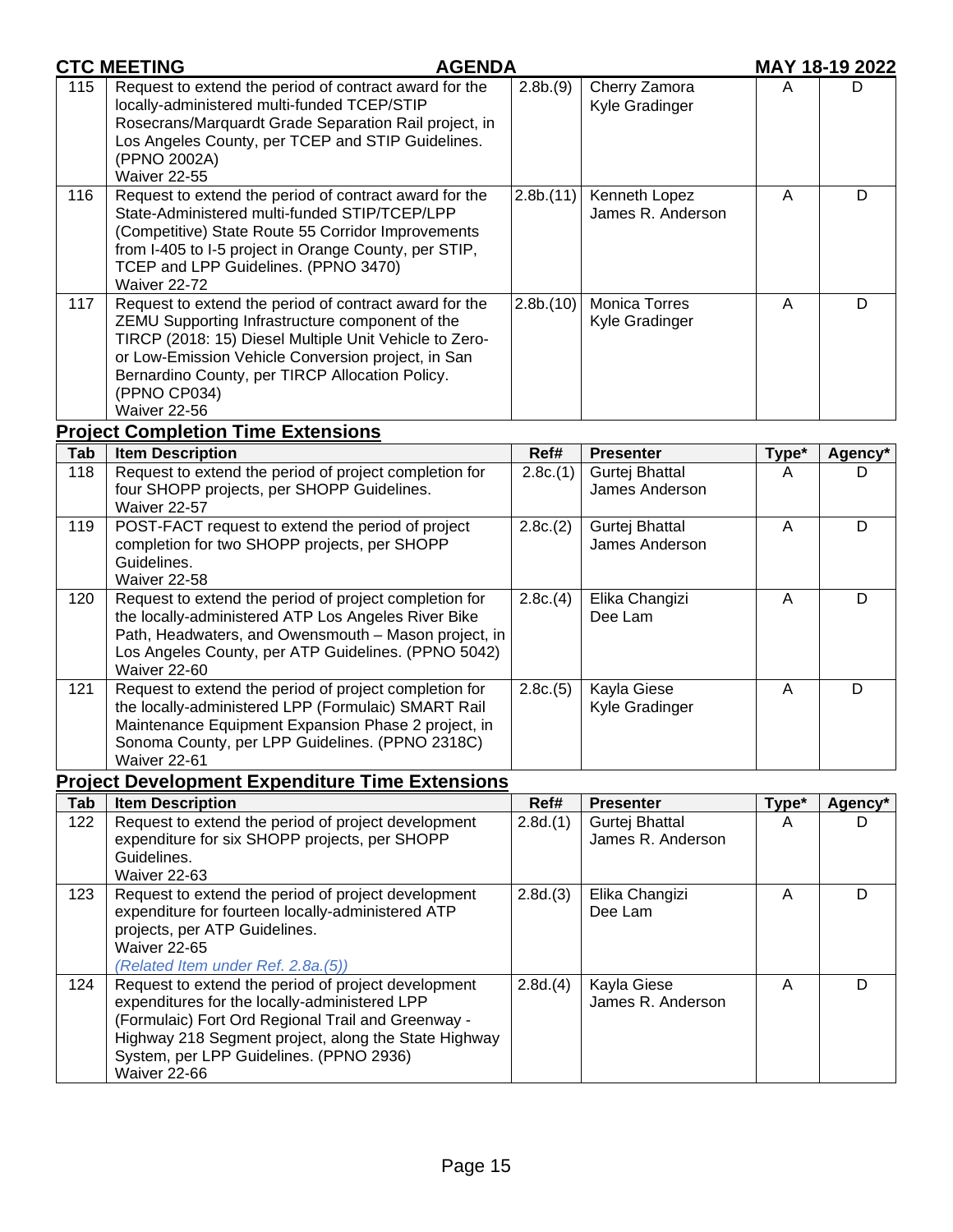|            | <b>CTC MEETING</b><br><b>AGENDA</b>                                                                                                                                                                                                                                                                    |          |                                                        |       | MAY 18-19 2022 |
|------------|--------------------------------------------------------------------------------------------------------------------------------------------------------------------------------------------------------------------------------------------------------------------------------------------------------|----------|--------------------------------------------------------|-------|----------------|
| 125        | Request to extend the period of project development<br>expenditure for six locally-administered LPP (Formulaic)<br>projects, per LPP Guidelines.<br>Waiver 22-67                                                                                                                                       | 2.8d.(5) | Kayla Giese<br>Dee Lam                                 | A     | D              |
| 126        | Request to extend the period of project development<br>expenditures for the locally-administered TCEP Sorento<br>to Miramar, Phase 2 Intermodal Improvements Rail<br>project, in San Diego County, per TCEP Guidelines.<br>(PPNO T0014)<br>Waiver 22-69                                                | 2.8d(7)  | Kenneth Lopez<br>Kyle Gradinger                        | A     | D              |
| 127        | POST-FACT request to extend the period of project<br>development expenditures for the TIRCP (2018:17)<br><b>Blue Line Rail Corridor Transit Enhancements</b><br>(American Plaza Pedestrian Enhancements) project, in<br>San Diego County, per TIRCP Allocation Policy.<br>(PPNO CP032)<br>Waiver 22-70 | 2.8d(8)  | <b>Monica Torres</b><br>Kyle Gradinger                 | A     | D              |
| 128        | Request to extend the period of project development<br>expenditure for the locally-administered TCRP Project<br>7.3 Caltrain Service Improvement Project, Phase III<br>project, in Monterey County, per STIP Guidelines.<br>(PPNO T0073)<br>Waiver 22-62                                               | 2.8d.(9) | Beverley Newman-<br><b>Burckhard</b><br>Kyle Gradinger | A     | D              |
|            | <b>Amendment to Previously Approved Time Extensions</b>                                                                                                                                                                                                                                                |          |                                                        |       |                |
| <b>Tab</b> | <b>Item Description</b>                                                                                                                                                                                                                                                                                | Ref#     | <b>Presenter</b>                                       | Type* | Agency*        |
| 129        | Request to amend the period of project completion for<br>the SHOPP Bridge Preservation project, in Los Angeles<br>County as an exception to the SHOPP Guidelines.                                                                                                                                      | 2.8v(1)  | Gurtej Bhattal<br>James R. Anderson                    | A     | D              |

# **OTHER MATTERS**

| Tab | <b>Description</b><br>Item | DA <sub>eff</sub><br>Rei# | <b>Presenter</b>      | "vpe | Adency <sup>*</sup> |
|-----|----------------------------|---------------------------|-----------------------|------|---------------------|
|     | - -<br>Public<br>Comment   |                           | ∟ee<br>Lader<br>– Anr |      |                     |

# **ADJOURN**

# **Highway Financial Matters**

- \$ 523,589,000 Total SHOPP (Includes Minor, COS and SB 1 funds)
- 
- \$ 34,101,000 Total ATP Requested for Allocation (Includes SB 1 funds)
- \$ 13,979,000 Total STIP Requested for Allocation<br>\$ 34,101,000 Total ATP Requested for Allocation (<br>\$ 41,022,000 Total Senate Bill 1 Requested for Allo<br>\$ 318,000 Total Senate Bill Supplementals (Inc<br>\$ 42,487,000 Total Suppl \$ 41,022,000 Total Senate Bill 1 Requested for Allocation (Includes LPP, SCCP and TCEP)
- \$ 318,000 Total Senate Bill Supplementals (Includes LPP)
- \$ 42,487,000 Total Supplemental Funds Requested for Allocation<br>\$ 655,496,000 Sub-Total Project Funds Requested for Allocation
- \$ 655,496,000 Sub-Total Project Funds Requested for Allocation
- \$ 185,727,500 Delegated Allocations

(PPNO 4599) Waiver 22-71

\$ 841,223,500 Sub-Total, Highway Project Allocations

Total Jobs Created: 9,253 (*Includes Direct, Indirect, and Induced*)